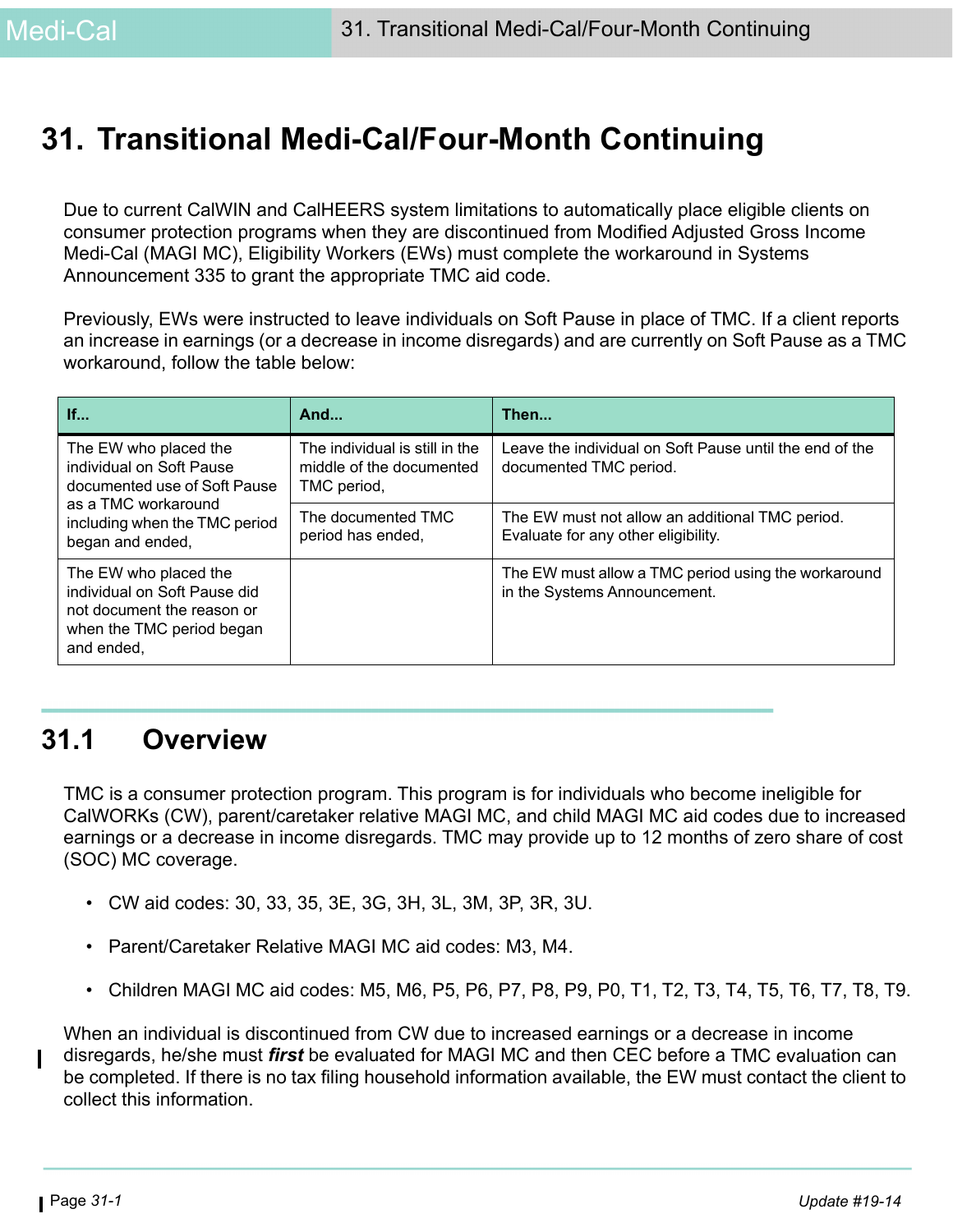*For the purposes of this chapter only, the acronym PCMC will be used to identify the parent/caretaker relative and children MAGI MC coverage group who would be potentially eligible for TMC if they were discontinued due to increased earnings or a decrease in income disregards from their respective programs.*

## **31.1.1 Who Qualifies for TMC**

### **Qualifying Criteria**

Families are eligible to receive Initial TMC (aid code 39/3T) benefits for a period of up to 6 months following the month in which they became ineligible for CW/PCMC if they were:

• Eligible for and received a federal cash grant or PCMC in at least 3 of the 6 calendar months immediately before the month that ineligibility was determined. (The months do not need to be consecutive.)

AND

• Discontinued from a federal cash grant or PCMC because of increased earned income from employment of a parent/caretaker relative of a child who is in or added to the CW AU, including parents of an SSI child.

| 2009년 - 대한민국의 대한민국의 대한민국의 대한민국의 대한민국의 대한민국의 대한민국의 대한민국의 대한민국의 대한민국의 대한민국의 대한민국의 대한민국의 대한민국의 대한민국의 대한민국의 대한민국의 |  |
|---------------------------------------------------------------------------------------------------------------|--|
|                                                                                                               |  |
|                                                                                                               |  |
|                                                                                                               |  |
|                                                                                                               |  |

#### **Note:**

In the case of a two-parent household, TMC eligibility may be due to the earnings of either parent.

If the EW becomes aware within 30 days of the CW discontinuance that the family could have been determined ineligible for cash aid for the above reasons, TMC must be established effective the first of the month following the date of CW ineligibility. This applies to any reason for discontinuance, as long as the family proves that the discontinuance could have been based on the qualifying reasons for TMC.



#### **Example:**

A CW family fails to return a SAR 7. The case is discontinued and automatically converts to aid code 38. The EW determines that the family would have been eligible for TMC because the parent returned to work. Therefore, establish TMC and reevaluate from the month they initially received aid code 38.

## **Non-Qualifying CalWORKs Discontinuance Reasons**

TMC is **not** available to individuals who are discontinued from CW for the following reasons. This includes, but is not limited to: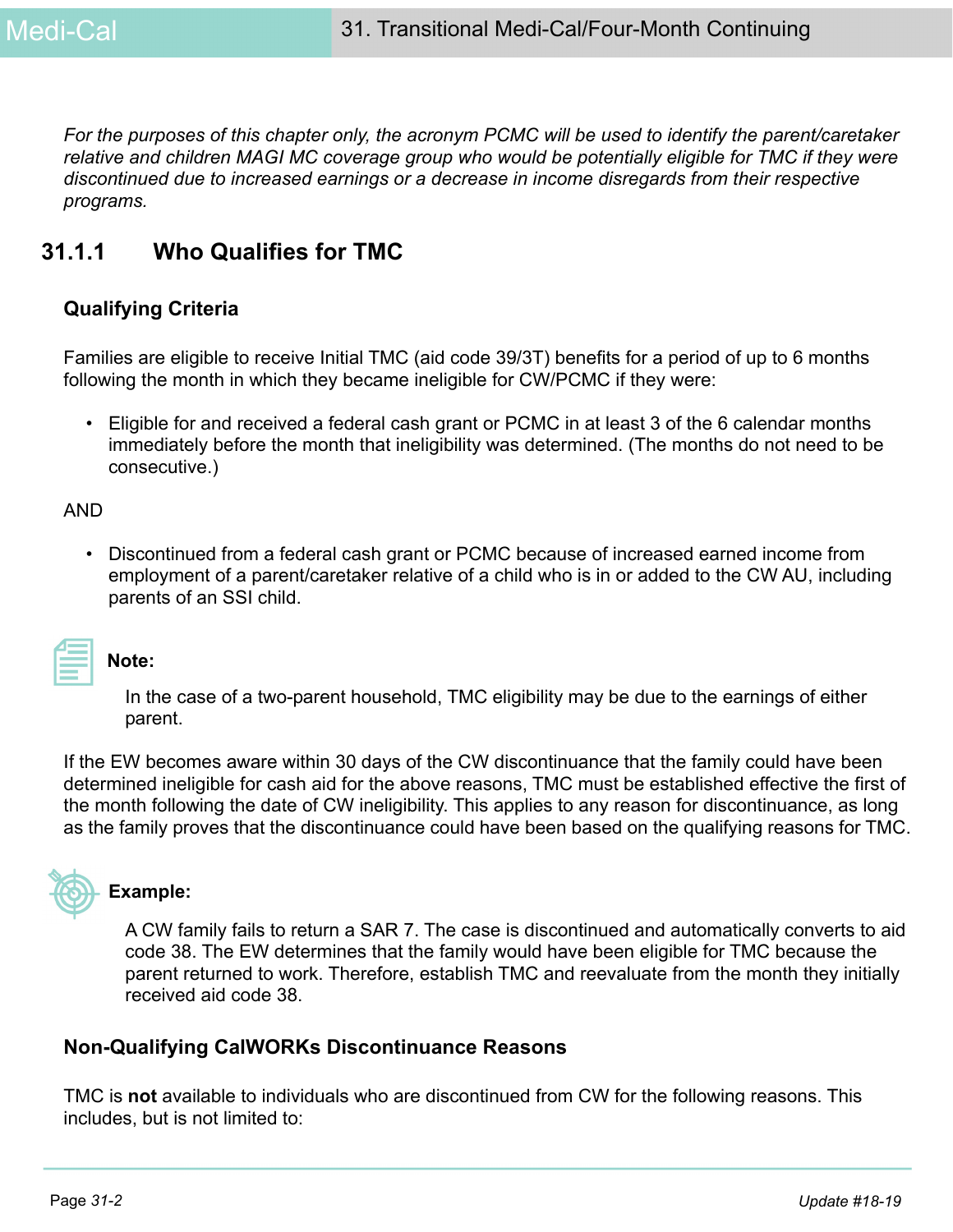- Marriage or the reuniting of spouses.
- The increased earnings or a decrease in income disregards of a child in the AU.
- An increase in a stepparent contribution.
- The return of an unmarried absent parent to the home which ends deprivation.
- The stepparent's ability to meet the needs of the parent.
- The increased earnings or a decrease in income disregards of a parent who was:
	- Receiving SSI, or
	- A caretaker stepparent.

#### **Note:**

Discontinuance from CW solely due to the receipt of State Disability Insurance (SDI) does **not** make individuals eligible for TMC. The TMC regulations **do not** consider receipt of SDI as an "increase in hours or earnings from employment," therefore, there is no eligibility for TMC.

#### **Definitions/Who Qualifies for TMC**

The following CW definitions apply when determining who is eligible for TMC:

| <b>Terminology</b> | <b>Definition</b>                                                                                                                                                                                                                                                                                                 |  |  |
|--------------------|-------------------------------------------------------------------------------------------------------------------------------------------------------------------------------------------------------------------------------------------------------------------------------------------------------------------|--|--|
| Client             | An individual is considered to be a CW/PCMC client if he/she:                                                                                                                                                                                                                                                     |  |  |
|                    | Received CW/PCMC (including zero basic grant, under \$10).                                                                                                                                                                                                                                                        |  |  |
|                    | Is eligible for but not receiving CW/PCMC because of an administrative reason, such as:                                                                                                                                                                                                                           |  |  |
|                    | A determination is pending for the amount of the cash grant, or<br>$\bullet$                                                                                                                                                                                                                                      |  |  |
|                    | • An overpayment is being adjusted, or                                                                                                                                                                                                                                                                            |  |  |
|                    | • A change of the client's representative payee.                                                                                                                                                                                                                                                                  |  |  |
|                    | Note:                                                                                                                                                                                                                                                                                                             |  |  |
|                    | Individuals sanctioned by CW for failure to participate in CalWORKs Employment Services (CWES)<br>activities or failure to pursue child/spousal support are eligible for TMC, and if otherwise eligible,<br>considered clients of CW. Sanctioned individuals should first be evaluated for MAGI MC before<br>TMC. |  |  |
|                    | Received a PCMC aid code.                                                                                                                                                                                                                                                                                         |  |  |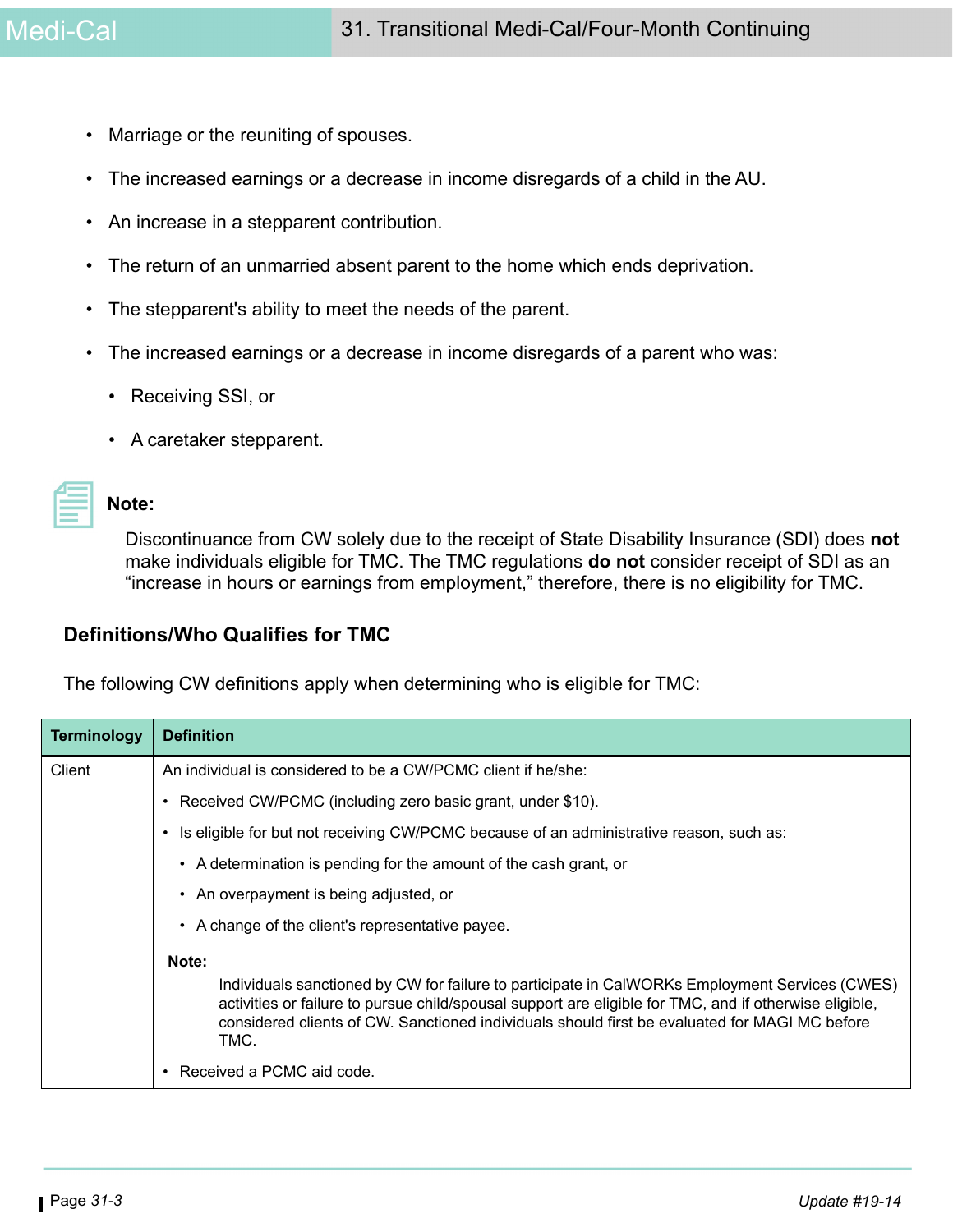| <b>Terminology</b>    | <b>Definition</b>                                                                                                                                                                                                                                            |
|-----------------------|--------------------------------------------------------------------------------------------------------------------------------------------------------------------------------------------------------------------------------------------------------------|
| Family                | "Family" for purposes of establishing TMC means:                                                                                                                                                                                                             |
|                       | • All the members of a family unit in which the caretaker relative was eligible for and received CW/PCMC in<br>3 of the last 6 months,                                                                                                                       |
|                       | <b>OR</b>                                                                                                                                                                                                                                                    |
|                       | Individuals who were members of the CW/PCMC family unit during the month the family was determined<br>٠<br>to be ineligible.                                                                                                                                 |
|                       | Family members who enter the home during the Initial or Additional 6-month TMC period.<br>٠                                                                                                                                                                  |
| Caretaker<br>Relative | For TMC purposes, a caretaker relative is the individual in the home responsible for the care and control of a<br>dependent child, and must be one of the following:                                                                                         |
|                       | • The father, mother, brother, sister, half-brother, half-sister, uncle, aunt, first cousin, nephew, niece or any<br>such individual of a previous generation with the prefixes grand, great, great-great.                                                   |
|                       | The stepfather, stepmother, stepbrother or stepsister.<br>$\bullet$                                                                                                                                                                                          |
|                       | The spouse of a individual specified above, even after the marriage has been terminated by death or<br>$\bullet$<br>dissolution.                                                                                                                             |
| Child                 | A child, for purposes of establishing TMC is under 18 years old, or is an 18-year-old who meets the CW age<br>requirements and is in school or a vocational program and expected to graduate before 19 years old.                                            |
|                       | Individuals who do not meet the CW definition of a child are not eligible for TMC unless they met the<br>$\bullet$<br>definition of a child when Initial TMC was approved.                                                                                   |
|                       | If a child should become an adult during the TMC period, he/she may remain on TMC unless he/she is the<br>$\bullet$<br>youngest child in the home. In that case, the entire family is discontinued from TMC, and must be<br>evaluated for other MC programs. |

# **31.1.2 Ineligible Individuals**

The following individuals are **NOT** eligible for TMC:

- A Supplemental Security Income (SSI) client.
- An In-Home Supportive Services (IHSS) client.
- Parents or mutual children with no linkage or the father of an unborn with no other children.
- Individuals who were discontinued from CW due to loss of deprivation when a parent/spouse with earnings returns home.
- Individuals discontinued from CW or PCMC due to the change in the treatment of state disability insurance payments from unearned to earned income, since this is not considered actual earnings from employment.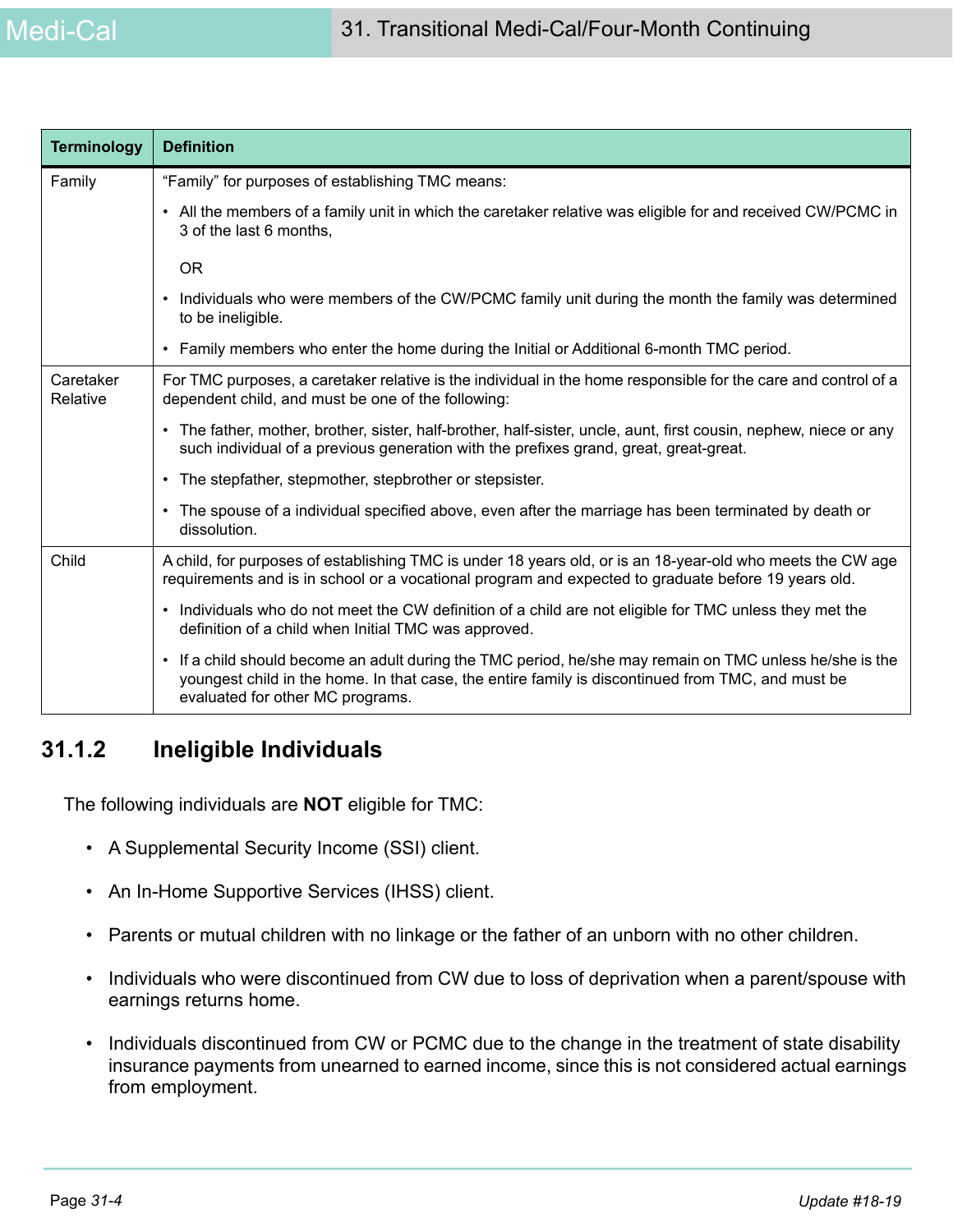- Individuals who were convicted of fraud at any time during the last 6 months in which the family received cash-linked MC.
- Individuals who do not meet the CW definition of a child (over 18 years old and not enrolled in school and expected to graduate by 19 years old).

| <b>Note:</b> |
|--------------|
|--------------|

They would remain eligible for TMC if they were a child before entering TMC unless they are the youngest child in the home. In that case, the entire TMC family must be discontinued.

- Individuals who were not eligible for CW and whose income and resources were not counted when determining other family members who were receiving CW (such as a non-needy caretaker relative).
- Individuals who receive assistance under RCA/ECA (aid codes 01 or 08).

## **31.1.3 Adding an Individual to Existing TMC**

In addition to the individuals who were included in the CW or PCMC family unit at the time the family lost eligibility, family members who enter the home during the initial 6-month period or additional 6-month period may be eligible for TMC.

These individuals include:

- Newborn or adopted children.
- Individuals who would have been eligible for CW or PCMC if they had been in the home in the month the family was determined to be ineligible (i.e. absent parent returns home).
- Individuals under CW sanction for failure to cooperate with work requirements or child/spousal support, whose income but not needs were included in the CW AU.
- Other CW sanctioned or ineligible individuals (such as undocumented, fleeing felons, or whose 48-month time limit has expired) whose income, but not needs, were included in the CW AU.
- Individuals in the family who were terminated from SSI due to increased earnings or a decrease in income disregards from other family members on CW or PCMC.
- Optional TMC members.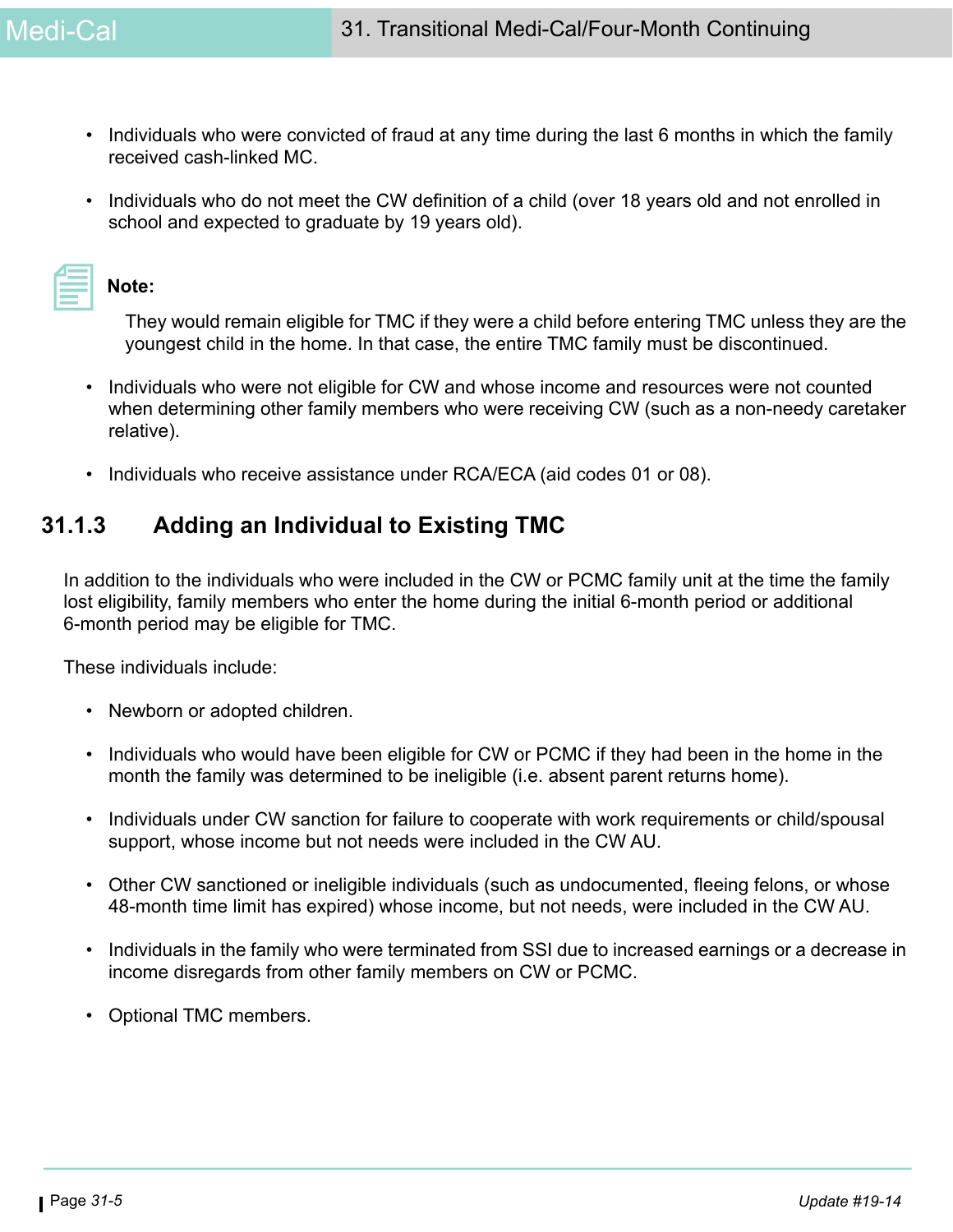

### **Reminder:**

Any earned income of the above added individuals must be counted when calculating the family's earned income if he/she wants to receive TMC. Individuals added to the TMC case only receive TMC for the remainder of the family's TMC period. Adding a new individual with earnings during the TMC period may cause the family to have earned income over 185% FPL which may cause the family to be ineligible for Additional TMC.

# **Note:**

For Non-MAGI MC cases, TMC clients are included as "ineligible individuals" in the MFBU when determining the SOC for other family members.

# **31.1.4 Individuals Leaving the Home**

TMC continues for families even if the parents or spouses separate or divorce or children leave the home in either the Initial or Additional TMC period; however, the remaining TMC family must continue to reside in California and must include a child.



## **Reminder:**

The family size is reduced when determining the average earned income during the additional 6-month TMC period since the individual who left is no longer included in the MFBU. If the individual who left the home had earned income, then it should no longer be counted in the budget. If the family size changed during the previous 3-month period, use the current family size.

# <span id="page-5-0"></span>**31.1.5 Non-MAGI MC MFBU Composition**

Individuals receiving TMC are ineligible members of the MFBU of those individuals who are **not** eligible for TMC when determining MC eligibility for those family members. However, their non-covered MC healthcare costs could be used to reduce other family members' or responsible relatives' SOC.

## <span id="page-5-1"></span>**Optional TMC Members**

An individual who is not receiving or requesting MC benefits (i.e. absent parent returns home during the TMC period) is NOT required to be included, and his/her income is NOT counted, and is NOT considered in the family size for the 185% FPL determination. However, if optional members choose to be included during the TMC period, he/she must be added; he/she cannot later be excluded.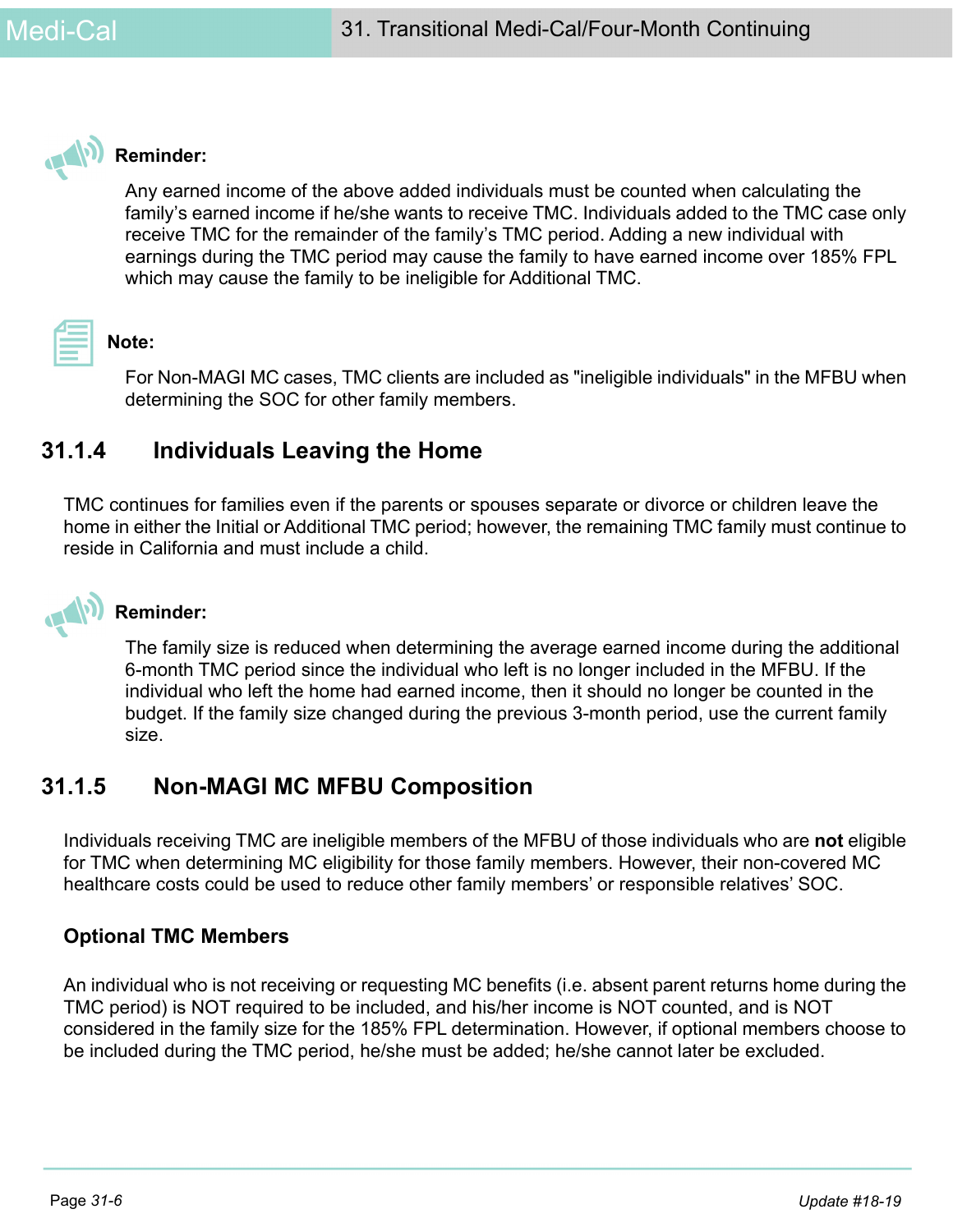

## **Reminder:**

An absent parent must be added into CalWIN, whether or not he/she is requesting aid. After the TMC period, the income MUST be counted.

# **31.1.6 MAGI MC Tax Filing Household**

[Refer to "MAGI MC Tax Household," page 14-1]

# **31.1.7 Return to CalWORKs**

If a family returns to CW or PCMC during any of the TMC periods and is then terminated due to another reason which does not meet the TMC criteria:

- The family is eligible for the remainder of the original TMC period if they are otherwise eligible.
- The months of zero SOC MC which they received when they returned to CW or PCMC are counted as if TMC were received in those months for purposes of determining the remaining months of the original TMC period.
- They are evaluated for a new Initial TMC period if they meet the requirements of TMC when terminated.



## **Example:**

A family was discontinued from CW due to increased earnings or a decrease in income disregards of the caretaker relative. They received TMC for 3 months. The caretaker relative became unemployed and the family was again eligible for CW. After two months, they found another job and were again discontinued from CW.

The family is **not** eligible for a *new* Initial 6-month TMC period because they did **not** receive CW in 3 out of the previous 6 months. They are eligible for the 6th month of their Initial TMC period. After the 6th month of Initial TMC, they are potentially eligible to receive an additional 6 months of TMC.



#### **Example:**

A family was discontinued from CW due to increased earnings or a decrease in income disregards of the caretaker relative. They received TMC for 4 months. The caretaker relative became unemployed and the family was again eligible for CW. After two months, they found another job and were again discontinued from CW.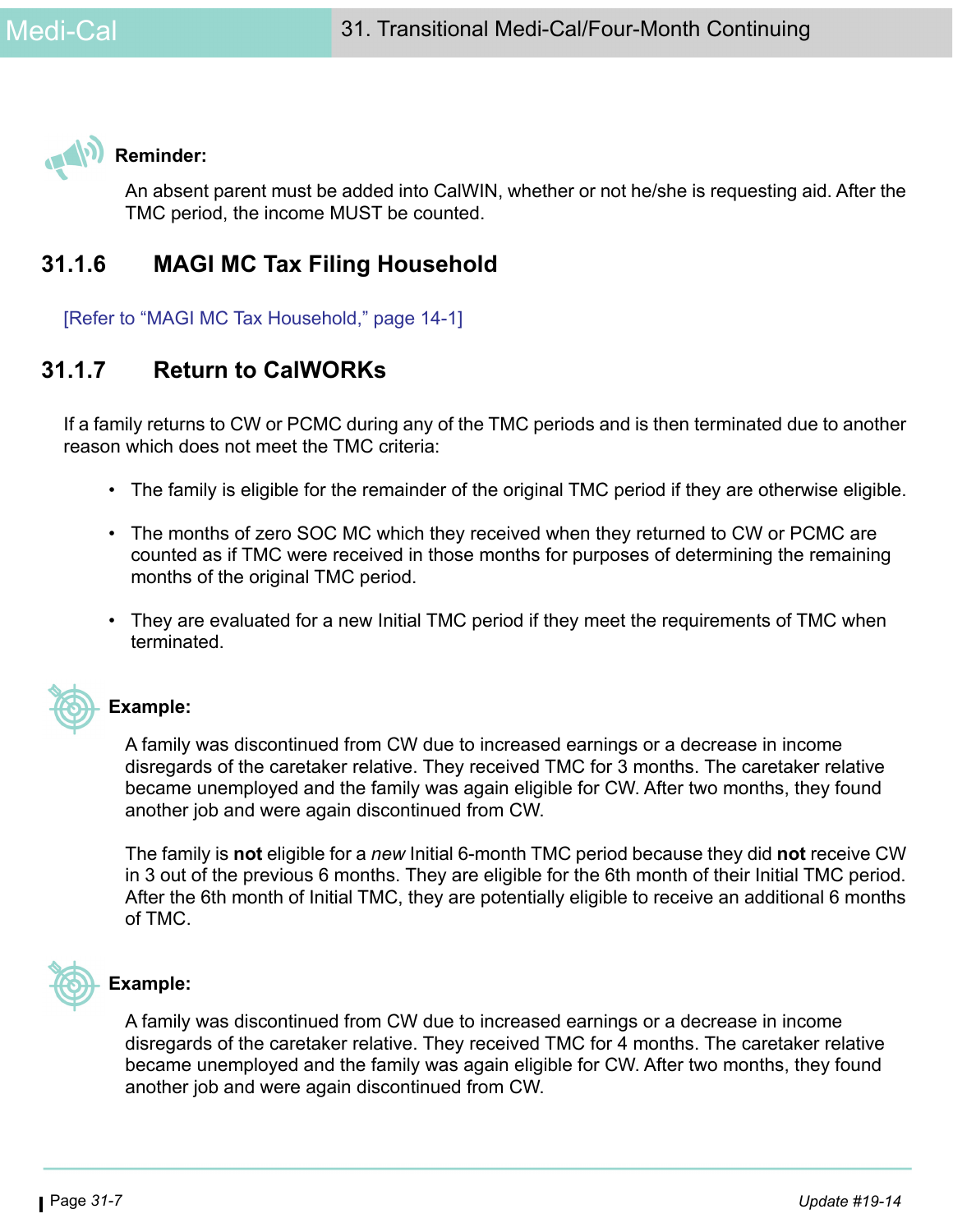The family is **not** eligible for a *new* Initial TMC period because they did **not** receive CW in 3 out of the previous 6 months. Since 6 months of the Initial TMC period has passed, they are potentially eligible to receive an additional 6 months of TMC.

## **31.1.8 EW Procedures**

EWs must follow these procedures when determining eligibility for TMC:

| <b>Step</b>    | <b>Action</b>                                                                                                                                                                                                                                       |
|----------------|-----------------------------------------------------------------------------------------------------------------------------------------------------------------------------------------------------------------------------------------------------|
| $\mathbf{1}$   | Determine if the discontinuance of CW/PCMC is due to increased hours of employment or increased employment<br>related earnings of the parent/caretaker relative.                                                                                    |
|                | <b>REMINDER:</b> TMC is not available due to marriage or the reuniting of separated spouses/unmarried parents.                                                                                                                                      |
| $\overline{2}$ | Review the case information to determine if the family was eligible for and received CW or PCMC in 3 out of the last<br>6 months. The 3 months do <b>not</b> have to be consecutive.                                                                |
| 3              | Set up the initial 6 months of TMC on aid code 39/3T if both steps (1 & 2) above apply.                                                                                                                                                             |
| 4              | The TMC Approval NOA will be automatically generated by CalWIN when TMC is approved.                                                                                                                                                                |
| 5              | The case may be transferred no earlier than the first working day of the 2nd month following the month of<br><b>CW/PCMC</b> discontinuance.                                                                                                         |
|                | Example:                                                                                                                                                                                                                                            |
|                | CW is discontinued timely on 7/31. If there's no CalFresh (CF), transfer the case to BSC no earlier than the<br>1st working day of September.                                                                                                       |
|                | This is to allow for the possibility of a restoration of CW benefits, should there be an erroneous CW<br>$\bullet$<br>discontinuance, e.g., the client reports an expected increase in hours, yet remains working less than 100 hours<br>per month. |
|                | If CW was erroneously received before the actual discontinuance, the TMC case may be transferred within the<br>$\bullet$<br>first month following the CW discontinuance. Complete any appropriate overpayment referrals.                            |
|                | If only one month of Initial TMC (aid code 39/3T) eligibility remains, the EW must determine eligibility or<br>٠<br>ineligibility for Additional TMC (aid code 59/5T) before transferring the case.                                                 |

# **31.1.9 TMC Informing Flyer**

The "Request for Transitional Medi-Cal (TMC) or Four Month Continuing Medi-Cal" (MC 325) form contains information about the TMC program and a section for clients to provide information on increased earnings or a decrease in income disregards or child support and request TMC benefits. The MC 325 must be provided to:

- CW and PCMC applicants when MC eligibility is approved,
- CW clients discontinued for failure to complete an annual redetermination (RD) or submit a complete SAR 7, and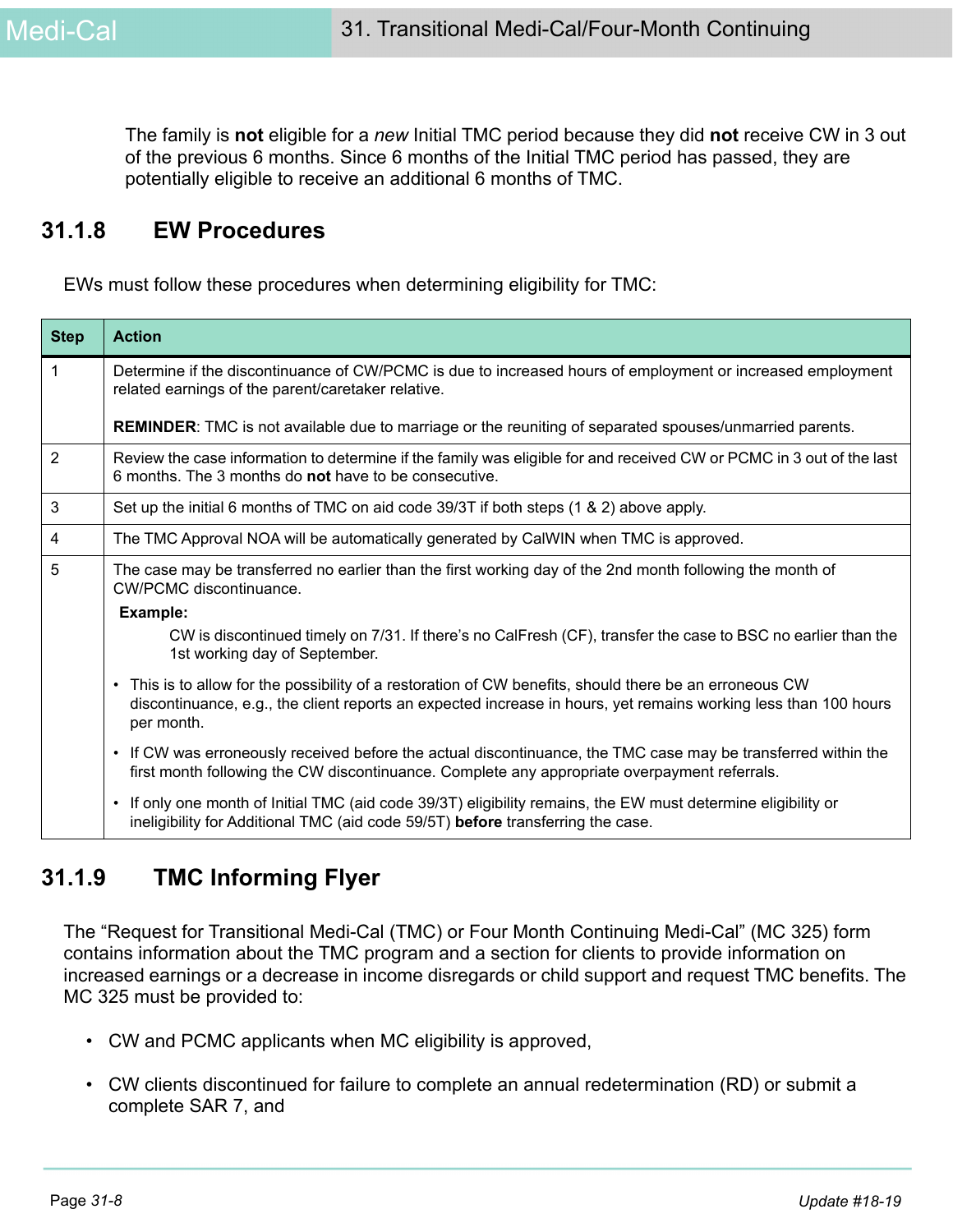• PCMC discontinued for increased income.

# **31.2 Initial Six Months of TMC**

Individuals who are eligible for Initial TMC will receive zero SOC MC for up to 6 months immediately following the last month of CW/PCMC discontinuance. The first 6-month period has **no** eligibility requirements other than the family must continue to have a child living in the home and the family must reside in California.

- No application is required.
- There must be no break in aid.
- Property is not considered as a condition of eligibility.
- No 185% FPL test when setting up Initial TMC. The 185% FPL test is for determining eligibility for Additional TMC.
- RDs are **not** required during this period (unless there is a requirement for another program, i.e. CF).

#### <span id="page-8-0"></span>**Establishing Initial TMC Months**

Reevaluate for a TMC aid code for any month the family received zero SOC MC under aid code 38 or a CW overpayment from the month the family became ineligible for CW.



#### **Note:**

Because past months cannot be reevaluated for MAGI, TMC can only be evaluated for future months.



#### **Example:**

The family has failed to report that a parent/caretaker relative became employed in April. The EW would have discontinued CW effective April 30th had the information been reported timely; instead, the CW grant was discontinued June 30th. The Initial TMC period should have been May to October. Because the CW grant was erroneously received in May and June, the EW must rerun EDBC and reevaluate for May and June in order to establish the Initial TMC period correctly.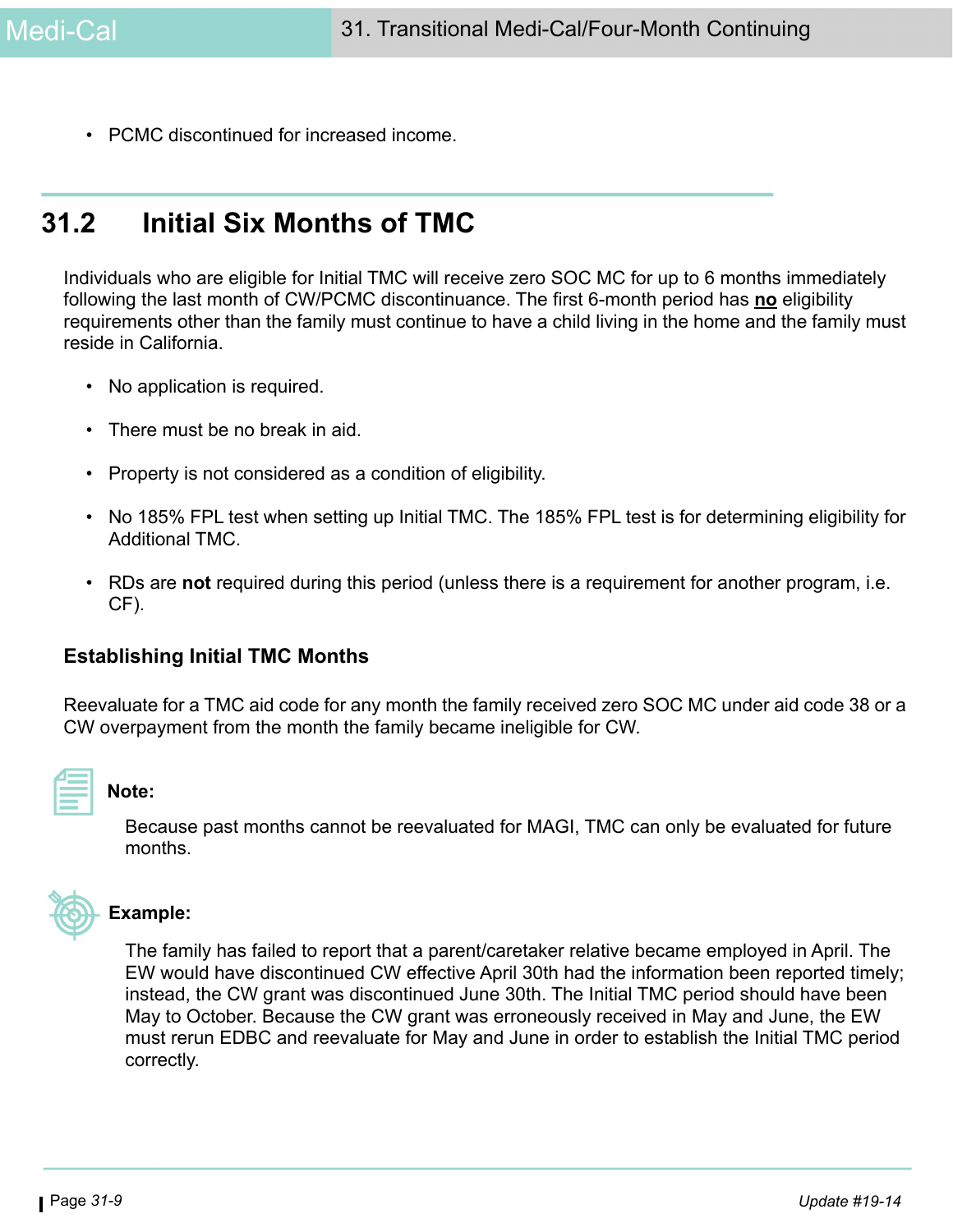# **31.3 Additional Six Months of TMC**

Individuals who are eligible for the entire 6-month Initial TMC period may be eligible for up to 6 additional months of zero SOC MC immediately following Initial TMC if:

- There is an eligible child residing in the home.
- The family meets the TMC reporting requirements.
- The parent/caretaker relative has earnings in one or more of the last 3 months of Initial TMC, unless the unemployment results from:
	- Involuntary loss of employment
	- Illness
	- Other good cause.
- The family's average net non-exempt earned income does not exceed 185% FPL based on the family size.

There is no property limit for Additional TMC. A separate approval NOA is **not** required for Additional TMC (59/5T).

If the family did **not** receive the Initial TMC for the entire 6-month period, then the family is **not** eligible for Additional TMC.



#### **Example:**

The only child left the home in the 3rd month of the Initial TMC period. The family was terminated from TMC. In the 5th month, the child returned to the home. The family is eligible to receive the remaining two months (5th and 6th months) of the Initial TMC. However, the family is not eligible for Additional TMC because they did not receive the entire 6 months (i.e., no eligibility in the 4th month) of Initial TMC.



## **Exception:**

The family moved to another state in the first month of the Initial TMC period. Although the family continues to **meet all the Initial TMC eligibility requirements**, TMC must be discontinued because they are no longer California residents. The family returned to California in the 3rd month of the Initial TMC period. They may receive the remainder of the Initial TMC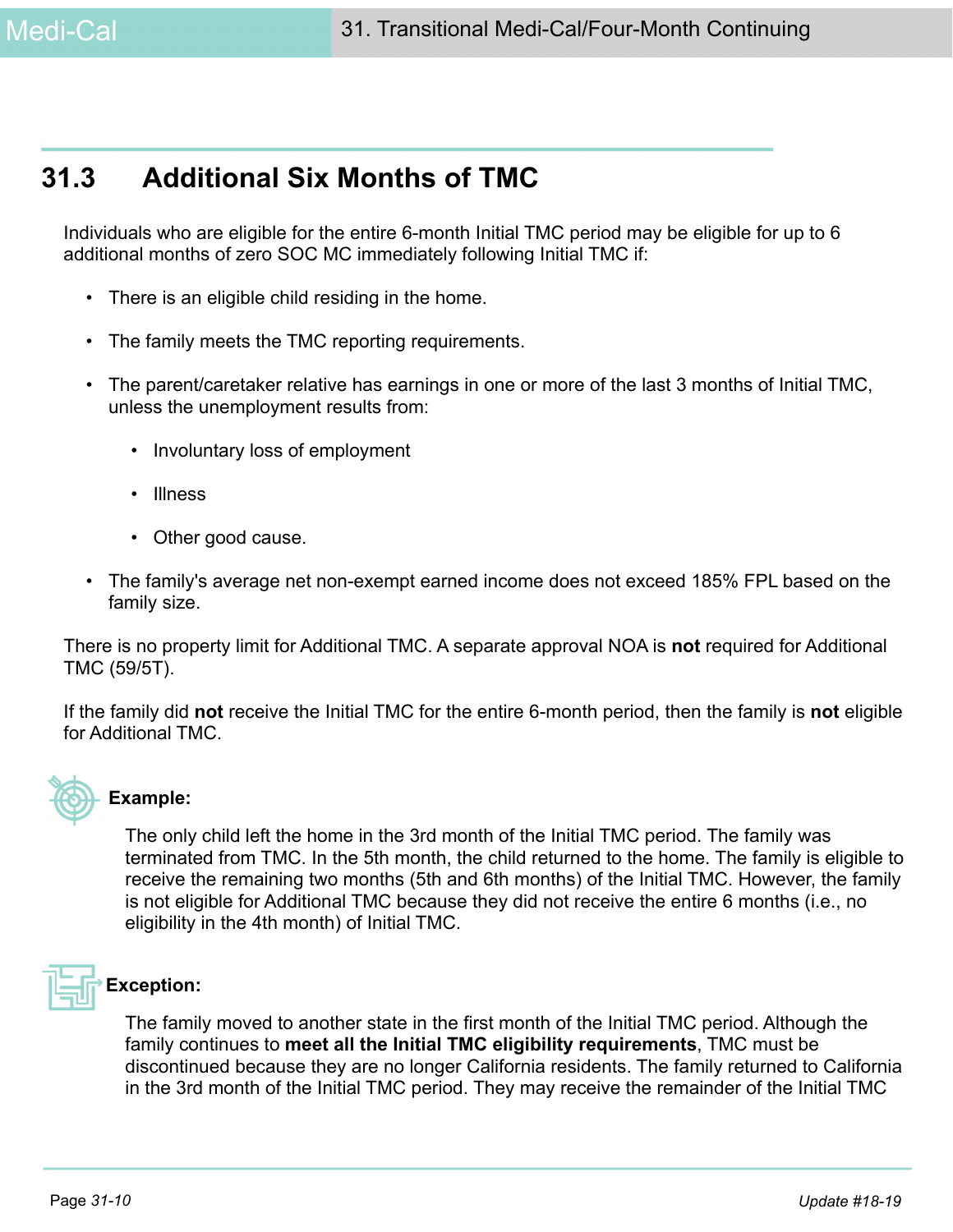6-month period and Additional TMC (if otherwise eligible) since the family continued to be eligible for TMC even though they did not actually receive the entire 6 months of Initial TMC.

Additional TMC must be discontinued as soon as a timely discontinuance NOA can be issued if none of the above criteria is met. Individuals who are ineligible for Additional TMC must have their eligibility determined for other MC and/or healthcare coverage programs. An EW will have to determine if there is potential Non-MAGI MC eligibility and mail a Non-MAGI MC Screening Packet. [Refer to "Non-MAGI MC Screening Packet," page 8-34]

# **31.4 TMC Status Report**

This section covers status report (MC 176 TMC) requirements for both Initial TMC (39/3T) and Additional TMC (59/5T).

| <b>TMC Program</b>                     | <b>Status Report</b>                                                                                                                                                                                                                                                                                                                                                                                    |
|----------------------------------------|---------------------------------------------------------------------------------------------------------------------------------------------------------------------------------------------------------------------------------------------------------------------------------------------------------------------------------------------------------------------------------------------------------|
| <b>Initial TMC</b><br>(aid code 39/3T) | • Individuals receiving Initial TMC (aid code 39/3T) must submit a quarterly status report by the 21st<br>day of the 4th month.                                                                                                                                                                                                                                                                         |
|                                        | • The MC 176 TMC covers the previous 3-month period, including any month(s) that the family<br>erroneously received CW.                                                                                                                                                                                                                                                                                 |
|                                        | • The MC 176 TMC does not meet CF reporting requirements.                                                                                                                                                                                                                                                                                                                                               |
|                                        | • The MC 176 TMC submitted in Month 4 of Initial TMC is used to determine eligibility for Additional<br>TMC (59/5T).                                                                                                                                                                                                                                                                                    |
|                                        | • Additional TMC can be established if a complete and correct MC 176 TMC is received before the<br>last day of Initial TMC eligibility, and the family's net non-exempt earned income does not exceed<br>185% FPL.                                                                                                                                                                                      |
|                                        | <b>Example 1: CW discontinued timely</b>                                                                                                                                                                                                                                                                                                                                                                |
|                                        | CW is discontinued timely on 7/31 and aid code 39/3T is established 8/1. The first quarterly status report<br>will be generated in October and is due no later than 11/21. The report months are August, September<br>and October.                                                                                                                                                                      |
|                                        | <b>Example 2: Establishing Initial TMC period</b>                                                                                                                                                                                                                                                                                                                                                       |
|                                        | The EW learns from the SAR 7 submitted 8/10 that the parent became fully employed 7/9. The family is<br>ineligible for CW in July and August. Establish Initial TMC (aid code 39/3T) as of 7/1. The first status<br>report will be sent at the end of September and is due 10/21. The report months are July, August and<br>September. [Refer to Chapter 31, "Establishing Initial TMC Months," page-9] |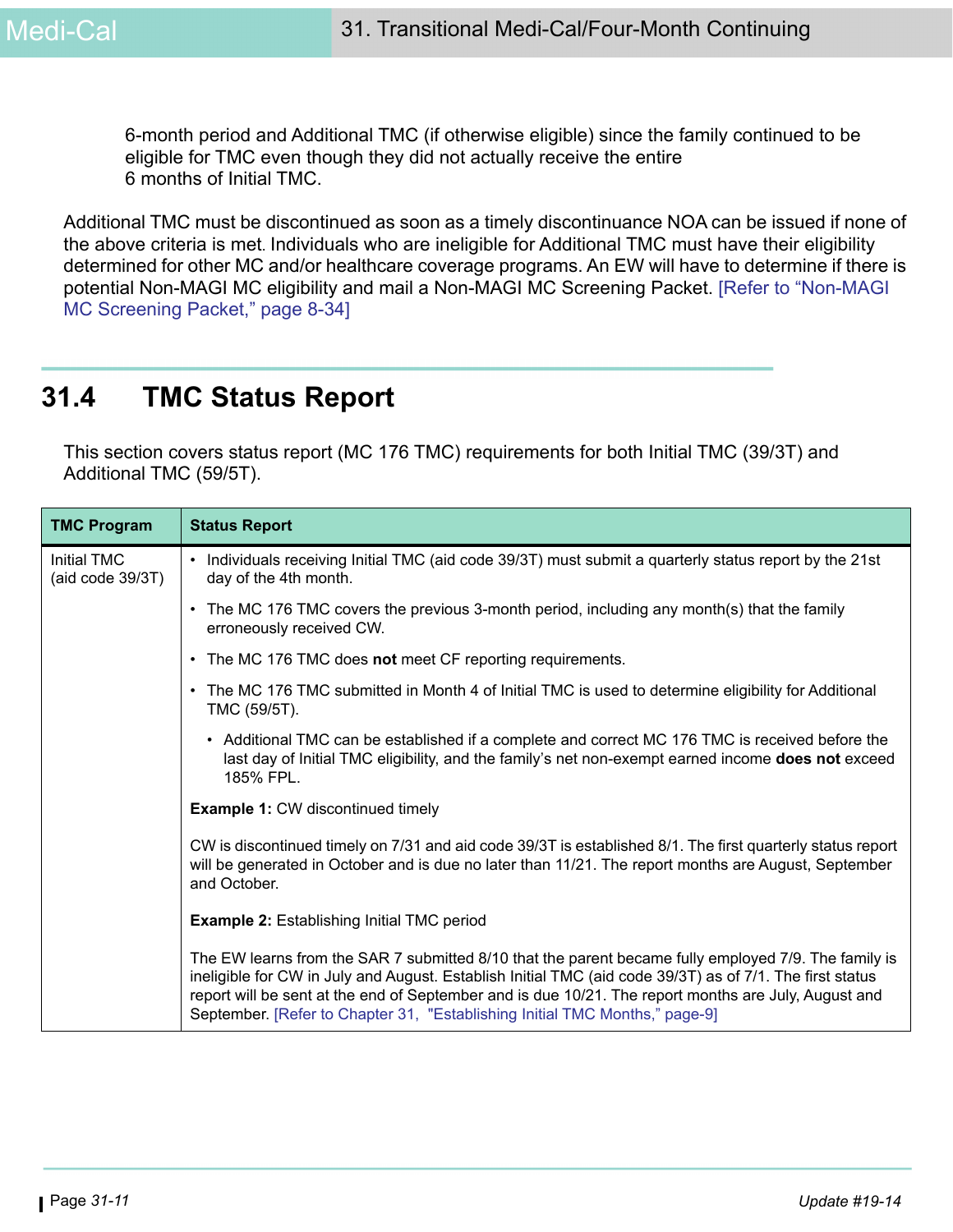| <b>TMC Program</b>                           | <b>Status Report</b>                                                                                                         |  |  |
|----------------------------------------------|------------------------------------------------------------------------------------------------------------------------------|--|--|
| <b>Additional TMC</b><br>(aid code $59/5T$ ) | Once Additional TMC eligibility has been established, status reports (MC 176 TMC) are due by the<br>21st day of:             |  |  |
|                                              | • The first month of Additional TMC (month 7 of ongoing TMC eligibility), and                                                |  |  |
|                                              | • The 4th month of Additional TMC (month 10 of ongoing TMC eligibility).                                                     |  |  |
|                                              | Additional TMC can be continued if:<br>٠                                                                                     |  |  |
|                                              | • A complete and correct status report is received before the effective date of discontinuance.                              |  |  |
|                                              | • The family is otherwise eligible (e.g., income is at or below 185% FPL).                                                   |  |  |
|                                              | The Additional TMC period has not expired. (Aid code 59/5T can only be received for a maximum<br>$\bullet$<br>of 6 months.)  |  |  |
|                                              | • The EW determines that the family has good cause for failure to meet the reporting requirements.<br>(Apply as applicable.) |  |  |

# **31.4.1 Good Cause Determinations**

A client may have good cause for not meeting the reporting requirements during either the Initial or Additional 6-month TMC period. Good cause exists only when the client cannot reasonably be expected to fulfill his/her reporting responsibilities due to factors beyond his/her control. The burden of proof is on the client.

The following criteria must be met when determining if good cause exists.

- A good cause determination must only be granted if the request is made by the parent, caretaker relative, or an authorized representative.
- The client must make a clear written or verbal request for an opportunity to give an explanation for not meeting the reporting requirements.
- Or, instead of a request, the EW must determine that one of the following reasons for good cause exists:
	- The client has a mental or physical condition which prevents or interferes with timely and/or complete reporting.
	- The delay in reporting or failure to report is due to county error.
	- The EW establishes that there are other extenuating circumstances.



#### **Reminder:**

The good cause determination must be documented on the **Search Case Comments** window.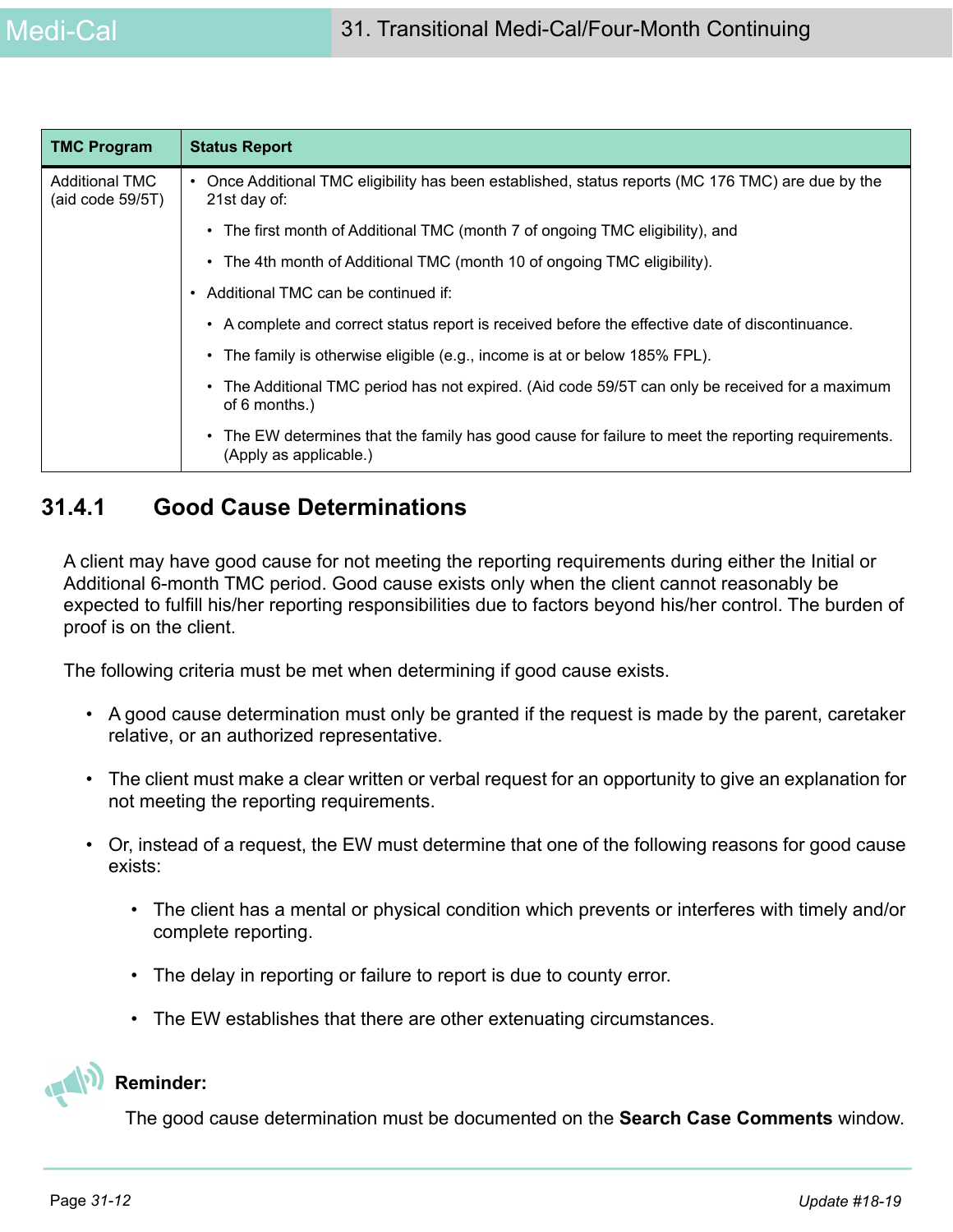## **31.4.2 Incomplete TMC Status Reports**

When a TMC status report is incomplete and additional information is needed to determine ongoing TMC eligibility:

- Follow ex parte process.
- Follow the specific TMC program reporting requirements.
	- The *Initial TMC (39/3T)* status report is due by the 21st day of the 4th month, but TMC benefits **cannot** be stopped until the end of the 6th month, even when the status report is **not** received or **not** complete.
	- The *Additional TMC (59/5T)* status reports are due by the 21st day of the 1st and 4th months. If the TMC status report is not received, the EW must **not** terminate benefits until a timely and adequate discontinuance NOA can be provided to the client.

## **31.4.3 Status Report Verification Requirements**

Status reports must include all information and the following verifications for EACH of the 3 months included in the report period.

- Gross income of all family members, including:
	- The earned income of all family members living in the home who were members of the AU during the month the family became ineligible for CW/PCMC,
	- Earnings of family members who are not eligible for TMC and are receiving MC under another program such as MAGI MC or Non-MAGI MC (except Public Assistance (PA) (i.e. SSI/SSP) or Other PA),
	- Any parent(s) who returns to the home and is added during the TMC period, and
	- Any non-exempt earnings of children.
- The actual amount of child care paid by the parent/caretaker relative and not reimbursed. (Do not allow child care which will be reimbursed by another source.)
- The other health coverage premium, in order to be allowed as an earnings deduction.

# **31.4.4 Non-Exempt Earned Income**

The family's average non-exempt earned income is used to determine eligibility for Additional TMC (aid code 59/5T).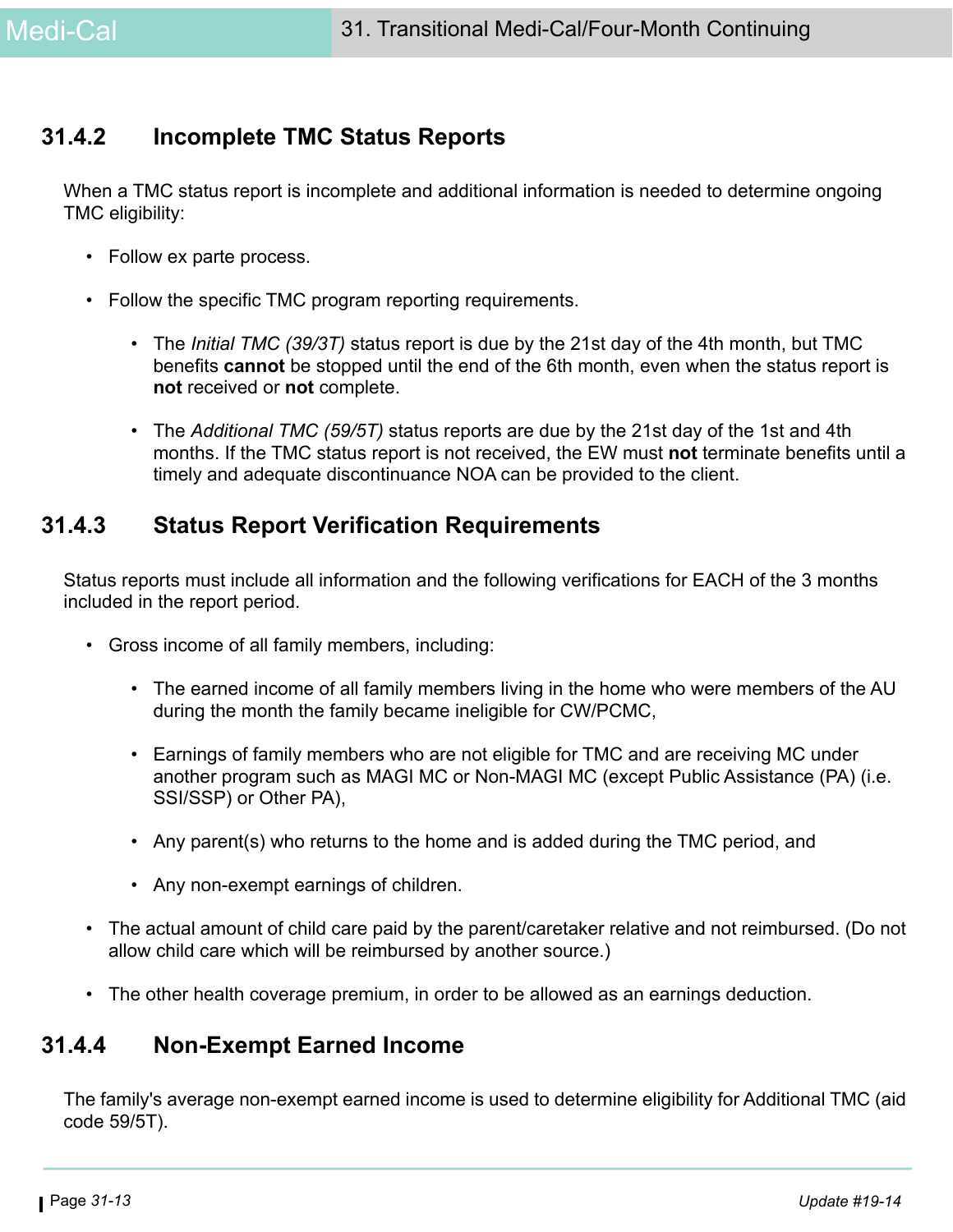- Exempt earned income is **not** counted when calculating the family's earnings.
	- Exempt student income
	- Earnings of a child under 14 years old
	- The Earned Income Tax Credit
	- Irregular/Infrequent income
	- Earnings of an optional TMC member. [\[Refer to Chapter 31, Section 31.1.5 "Non-MAGI MC](#page-5-0)  [MFBU Composition," page-6\]](#page-5-0)
- Unearned income is **not** counted in determining eligibility for Additional TMC.

## **31.4.5 Determining Average Net Non-Exempt Earned Income**

Family earnings must remain at or below 185% FPL to be eligible for additional TMC. The family's average net non-exempt earned income is determined as follows:

- The average monthly gross earnings for the previous 3-month period *after* deduction of any monthly child care expenses necessary for employment are compared to 185% FPL for the current family size, even if some family members are not eligible for TMC and are receiving MC under MAGI MC or Non-MAGI MC (except PA or Other PA).
	- **Note:**

EWs must enter one line of income for each month requested on the report. CalWIN will determine the average of the three month period.

- Family earnings include those of a child as well as the parent(s) or parent and stepparent. Sneede rules apply.
- Earnings disregards are **not** allowed when calculating net non-exempt earnings for Additional TMC (e.g., the \$90 work related expense deduction).
- Deduct the actual out-of-pocket, child care expenses (not reimbursed) paid by the parent/caretaker relative in order to remain employed. (There is no child care expense limit for Additional TMC.)
- An individual who is not receiving MC benefits [\("Optional TMC Members," page 31-6\)](#page-5-1) and does not wish to be added to the TMC case. For example, an absent parent returning home during the TMC period of his family is not required to be included and his/her income is not counted, nor is he/she considered in the family size.

#### **TMC Status Report Worksheet**

The "TMC Status Report Worksheet" (SCD 1638) may be used for a manual calculation. The following illustrates the process used for manual calculations:

• The "Report Period" includes the 3 months covered by the status report.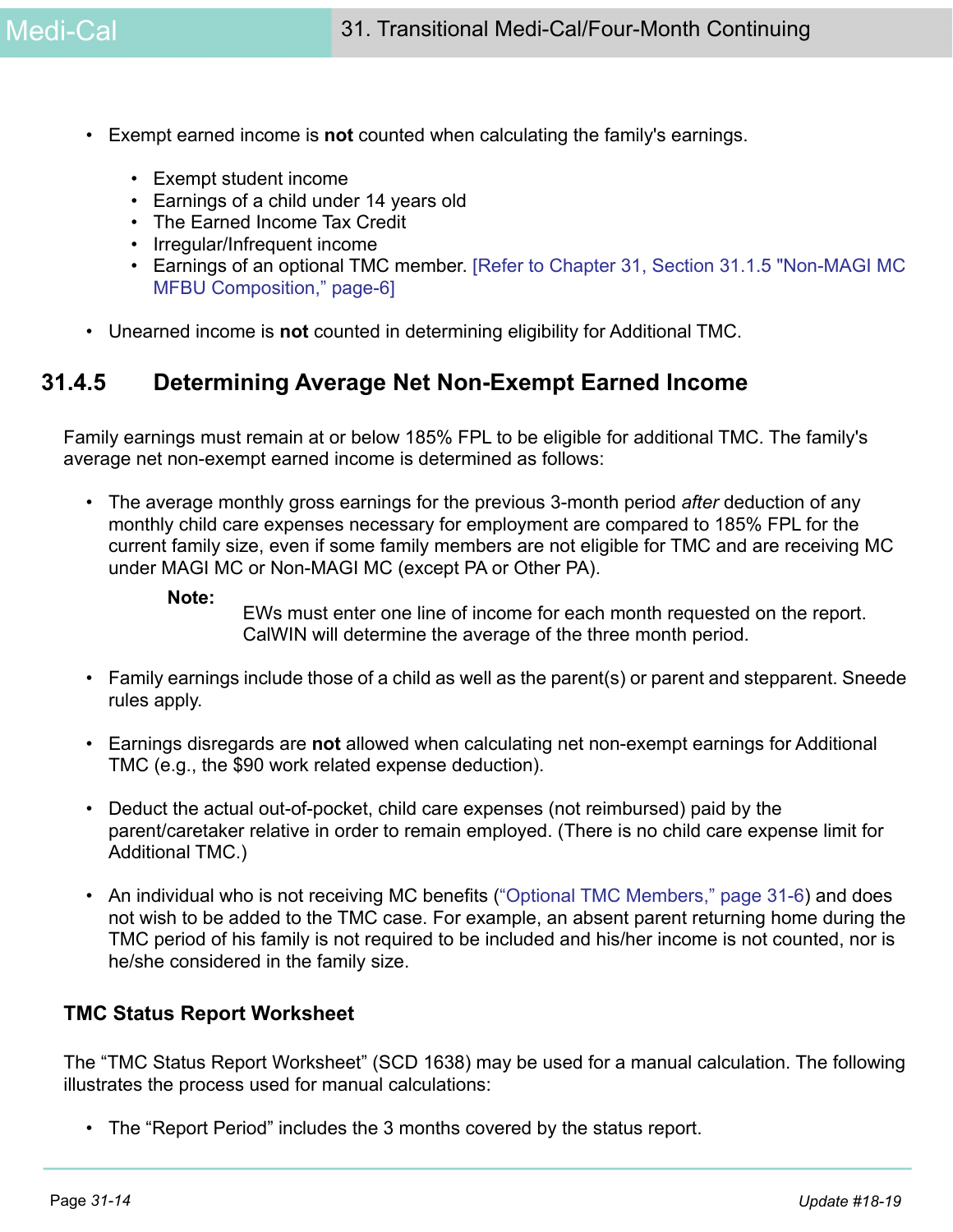- The "Month Affected" is either:
	- The 1st month of Additional TMC (aid code 59/5T), or
	- The month following the month that the status report is due.
- The number in the family includes:
	- Individuals receiving TMC, and
	- Ineligible members of the case.
- Enter 185% FPL used for MC programs. [Refer to Chapter 5, Section 5.1 "Federal Poverty Level Programs Monthly Income Comparison Chart," page-1]

#### **Does this family include at least one eligible child?**

- If yes, continue.
- If no, discontinue TMC with a10-day NOA.

#### **Was the parent/caretaker relative unemployed during one or more months of the report period?**

- If yes, determine if there was good cause. Good cause exists if the unemployment results from:
	- Involuntary loss of employment
	- Illness
	- Other good cause (as determined by the EW).
- If no, continue.

#### **Compute the family's earned income:**

To determine the family's average net non-exempt earned income:

- Include the non-exempt earnings of adults and child(ren) in the case.
- Include the gross earnings of any other family members who are now in the home and who are not receiving TMC.
- *Subtract* any health insurance premiums which are actually being paid by the family.
	- Verify the premium amount.
- *Subtract* from the gross earnings, the actual amount of child care paid by the parent/caretaker relative and not reimbursed.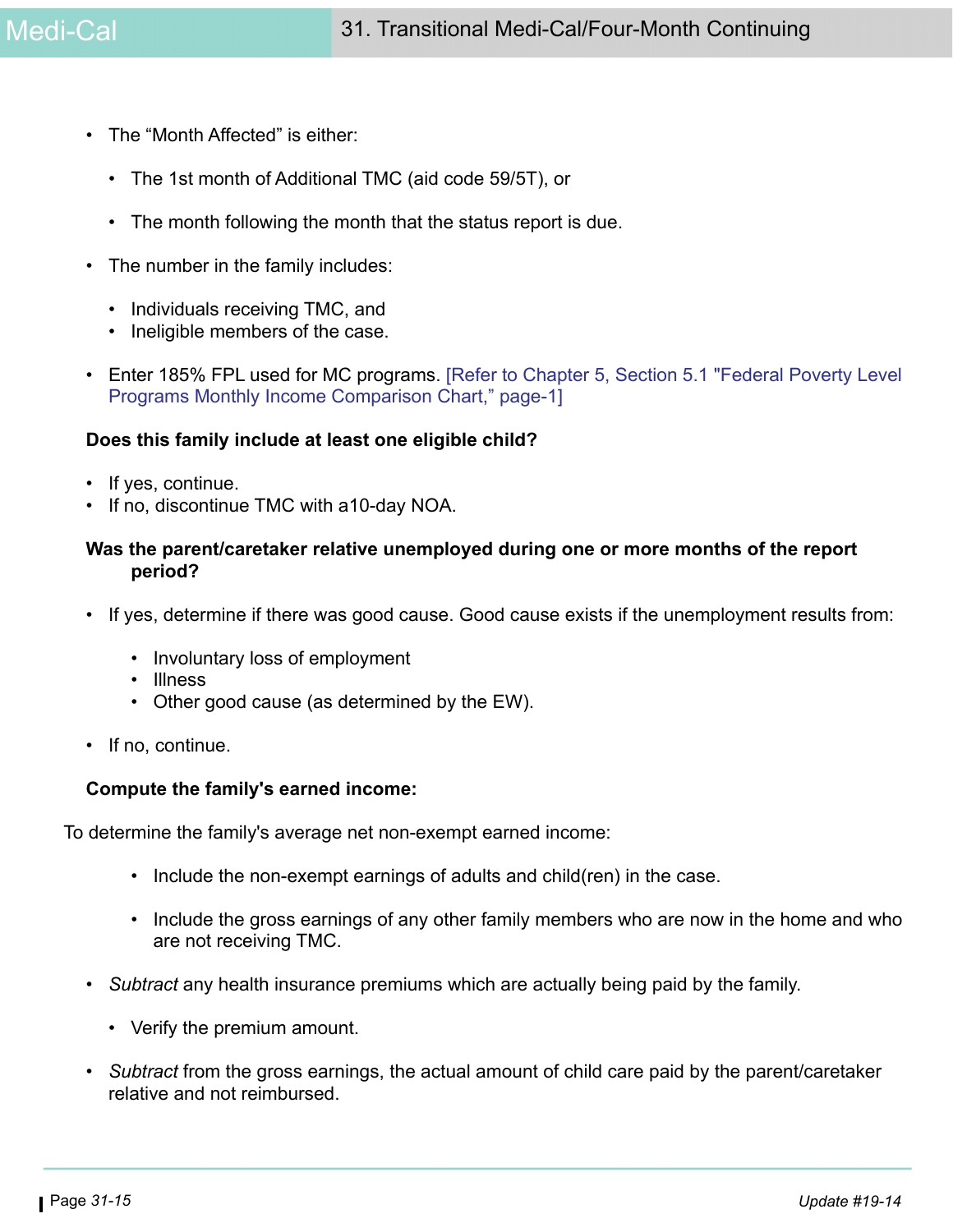

### **Important**:

Do not allow child care which will be reimbursed by another source.

- *Divide* the quarterly total by 3.
- After calculating the adjusted monthly income, round it to the nearest dollar before comparing to the FPL income standard. (Use the usual MC rounding rules; if the decimal number is 0.49 or less, round down, and if the decimal number is 0.50 or larger, round up).
- If the family's average net non-exempt earned income is less than or equal to 185% FPL for the case, establish or continue Additional TMC (aid code 59/5T).

### **Note:**

Due to federal requirements, eligibility for Additional TMC is based on the average earnings that the family received in the first 3 months of Initial TMC even though there is a time lag and the income may fluctuate.

- If the average net non-exempt income of the household is over 185% FPL:
	- Discontinue Initial TMC (39/3T) at the end of the 6th month, or
	- Discontinue Additional TMC (59/5T) as soon as a timely and adequate NOA can be issued.
	- Evaluate eligibility under another MC and/or healthcare coverage program.

# **31.5 Termination of TMC**

- Initial TMC must **not** be terminated during the initial six months, except in the following situations:
	- Client becomes eligible for a more advantageous program.
	- Loss of California residency.
	- Whereabouts unknown (i.e., mail returned with no forwarding address).
	- Client requests discontinuance in writing.
	- There is no longer an eligible child in the home. The family must be discontinued at the end of the month in which the last child resided in the home. **An adequate and timely (10-day) NOA is required**.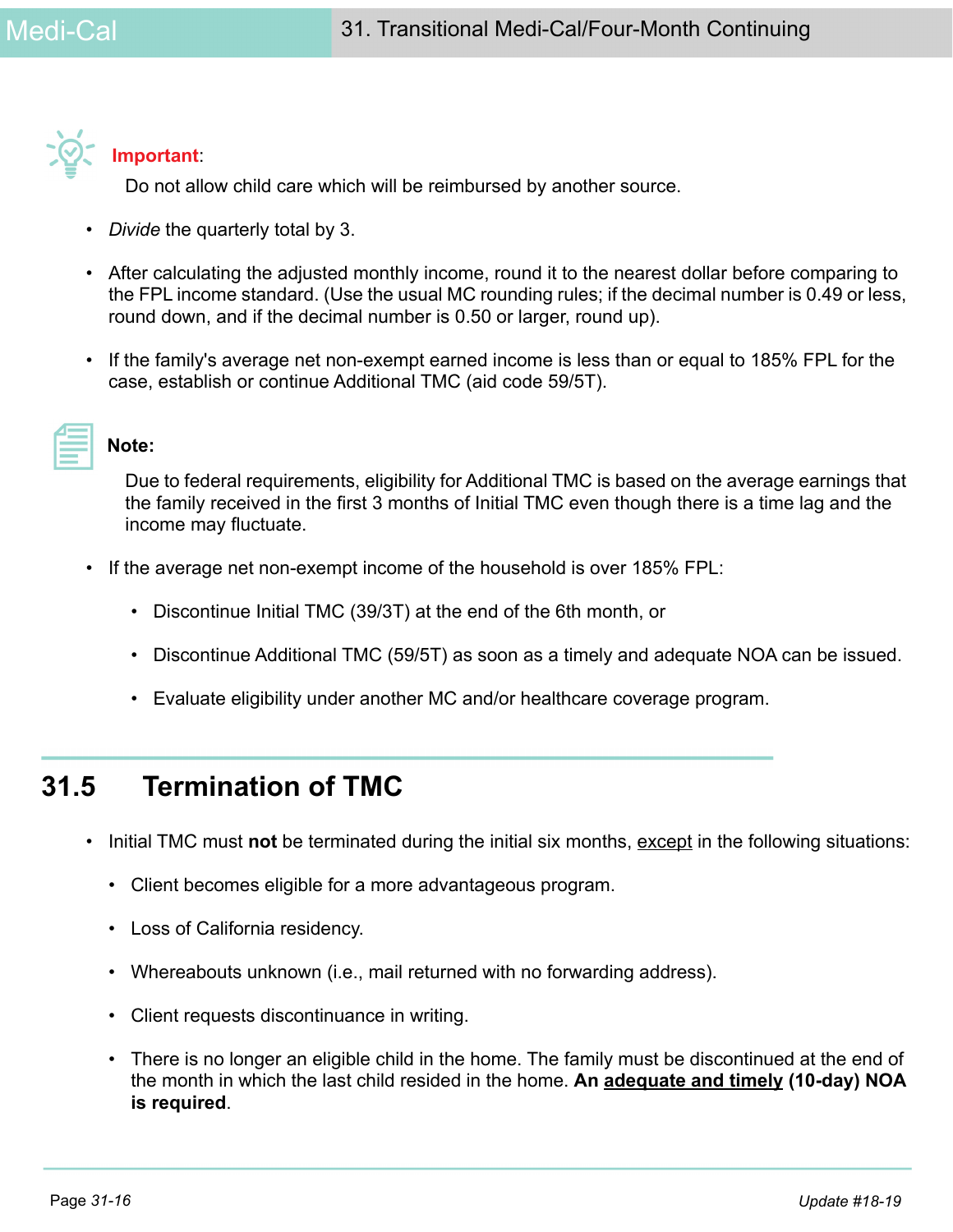• Additional TMC can be terminated at any time if any of the reasons above exist, and/or if a status report (MC 176 TMC) is not received.

# **31.6 Redetermination Due to Loss of TMC Eligibility**

Complete an ex parte process to determine if the tax household information is available. If the information is available, then [\[Refer to Chapter 31, "Processing the Redetermination Packet,"](#page-16-0) [page-17\]](#page-16-0). If the information is **not** available, then mail the following forms to the client:

- "Request for Tax Household Information" (SCD 2350) if the tax filer information cannot be collected over the phone.
- The "Important Information for Persons Requesting Medi-Cal" (MC 219).

Additional forms must be sent as appropriate such as:

• "Statement of Citizenship, Alienage, and Immigration Status" (MC 13)

#### **Reminder:**

Completion of an MC 13 is not required for U.S. citizens/nationals. An MC 13 must be sent only if there is a change in citizenship/immigration status.

**Note:** 

Other health coverage may be available through the employer and the client may qualify for the Health Insurance Premium Payment Program (HIPP). [Refer to "Health Insurance Premium

#### <span id="page-16-0"></span>**Processing the Redetermination Packet**

Payment (HIPP) Program," page 13-22]

The chart below identifies different situations that may occur and provides actions that an EW must take to redetermine a client's continued eligibility for MC.

| If the                                                                              | Then                                                                                                 |
|-------------------------------------------------------------------------------------|------------------------------------------------------------------------------------------------------|
| Client does not provide the information on<br>the SCD 2350 within 30 calendar days, | For Initial TMC, discontinue the case at the end of the initial 6-month period<br>with a 10-day NOA. |
|                                                                                     | • For Additional TMC, discontinue the case as soon as a 10-day NOA can be<br>issued.                 |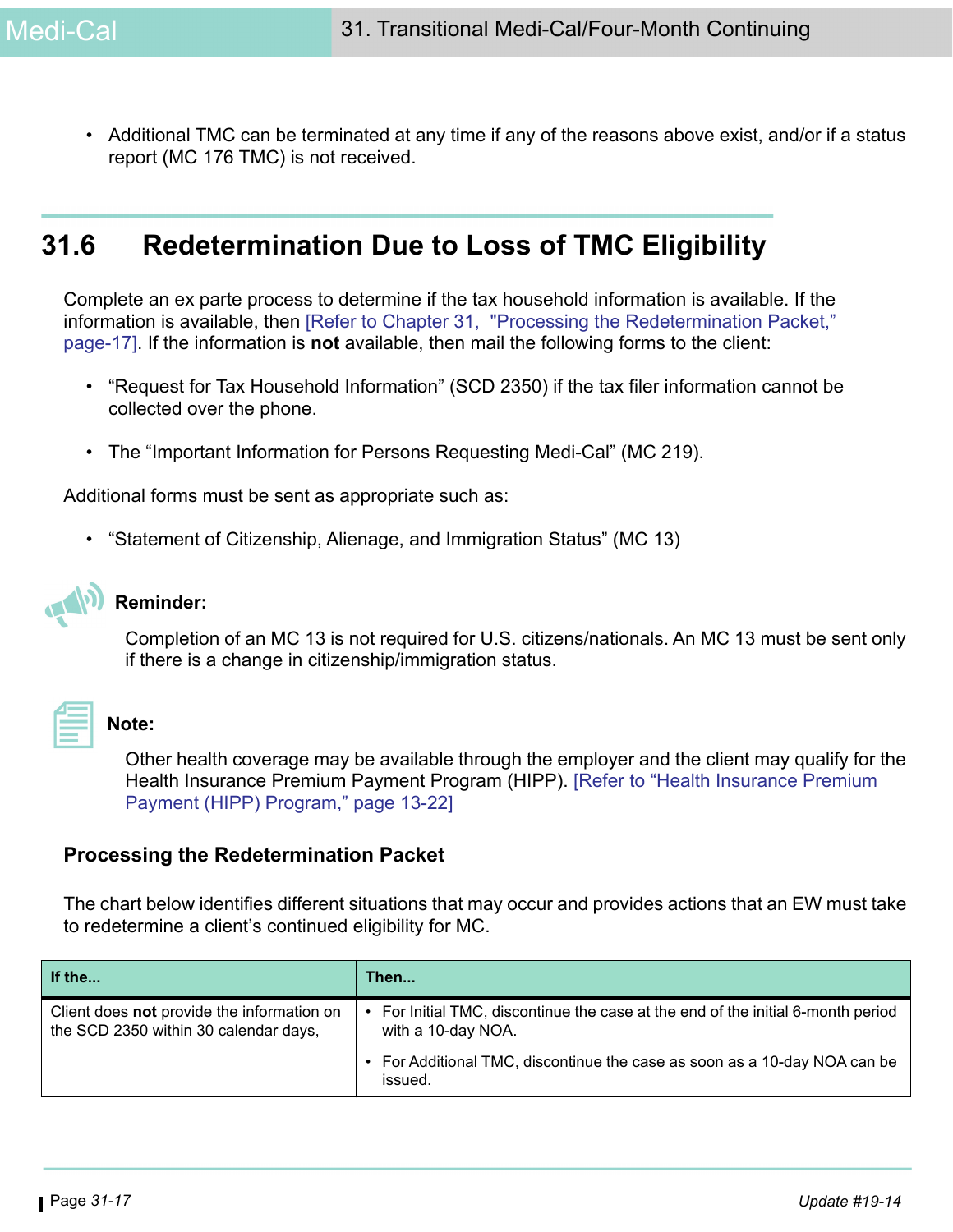| If the                                                                                                                          | Then                                                                                                                                         |  |
|---------------------------------------------------------------------------------------------------------------------------------|----------------------------------------------------------------------------------------------------------------------------------------------|--|
| SCD 2350 is incomplete within the 30-day                                                                                        | • Attempt to contact the client by phone or by sending an MC 355.                                                                            |  |
| timeframe,                                                                                                                      | • Allow an additional 30 calendar days for the client to provide the requested<br>information/verification.                                  |  |
|                                                                                                                                 | For Initial TMC, discontinue the case at the end of the initial 6-month period<br>$\bullet$<br>with a 10-day NOA.                            |  |
|                                                                                                                                 | For Additional TMC, discontinue the case as soon as a 10-day NOA can be<br>$\bullet$<br>issued.                                              |  |
| Requested information is received AFTER<br>the case is discontinued, but within 90 days<br>from the discontinuance date,        | The EW must evaluate continued MC eligibility using the information received<br>and rescind the discontinuance action if eligibility exists. |  |
| Information is available or the client<br>provides the information, and the client is<br>determined to be eligible for MAGI MC, | Transfer the individuals to the appropriate aid code(s), and send the<br>appropriate NOA to inform the client of the new MC program.         |  |
| Client is NOT eligible for MAGI MC,                                                                                             | • If linkage exists, send the Non-MAGI MC Screening Packet. [Refer to<br>"MAGI MC Ineligibility," page 8-32]                                 |  |
|                                                                                                                                 | If linkage does not exist, approve other healthcare coverage programs.<br>$\bullet$                                                          |  |
| Client provides information and is                                                                                              | • A 10-day NOA is required.                                                                                                                  |  |
| determined to be eligible for MC with a<br>SOC,                                                                                 | If there is no time for a 10-day NOA, allow aid code 38 for one month and<br>$\bullet$<br>then transfer to SOC MC.                           |  |
|                                                                                                                                 | Note:                                                                                                                                        |  |
|                                                                                                                                 | Aid code 38 for one month is not appropriate if the client provides<br>information early enough to send a 10-day SOC NOA.                    |  |
|                                                                                                                                 | Refer children to the Healthy Kids program as appropriate.<br>$\bullet$                                                                      |  |

# **31.7 Change in Circumstance During TMC Period**

If a change in circumstance (CIC) RD results in consumer protection program eligibility (Continuous Eligibility for Children (CEC), Transitional MC (TMC), Continuous Eligibility for Pregnant Woman (CE)), the RD due date is not reset; the client will be placed in the appropriate consumer protection program (CPP). At the end of the client's consumer protection period, the entire case must be reevaluated for eligibility resulting in a determination and prompting the RD due date to be reset to a year from that determination. The RD due date is reset by the EW in the Collect Case Summary Detail screen in CalWIN to a year from the date of the eligibility redetermination.

When a CIC results in the reset of the RD due date, the client must be notified if there is a change in MC eligibility and/or level of benefits.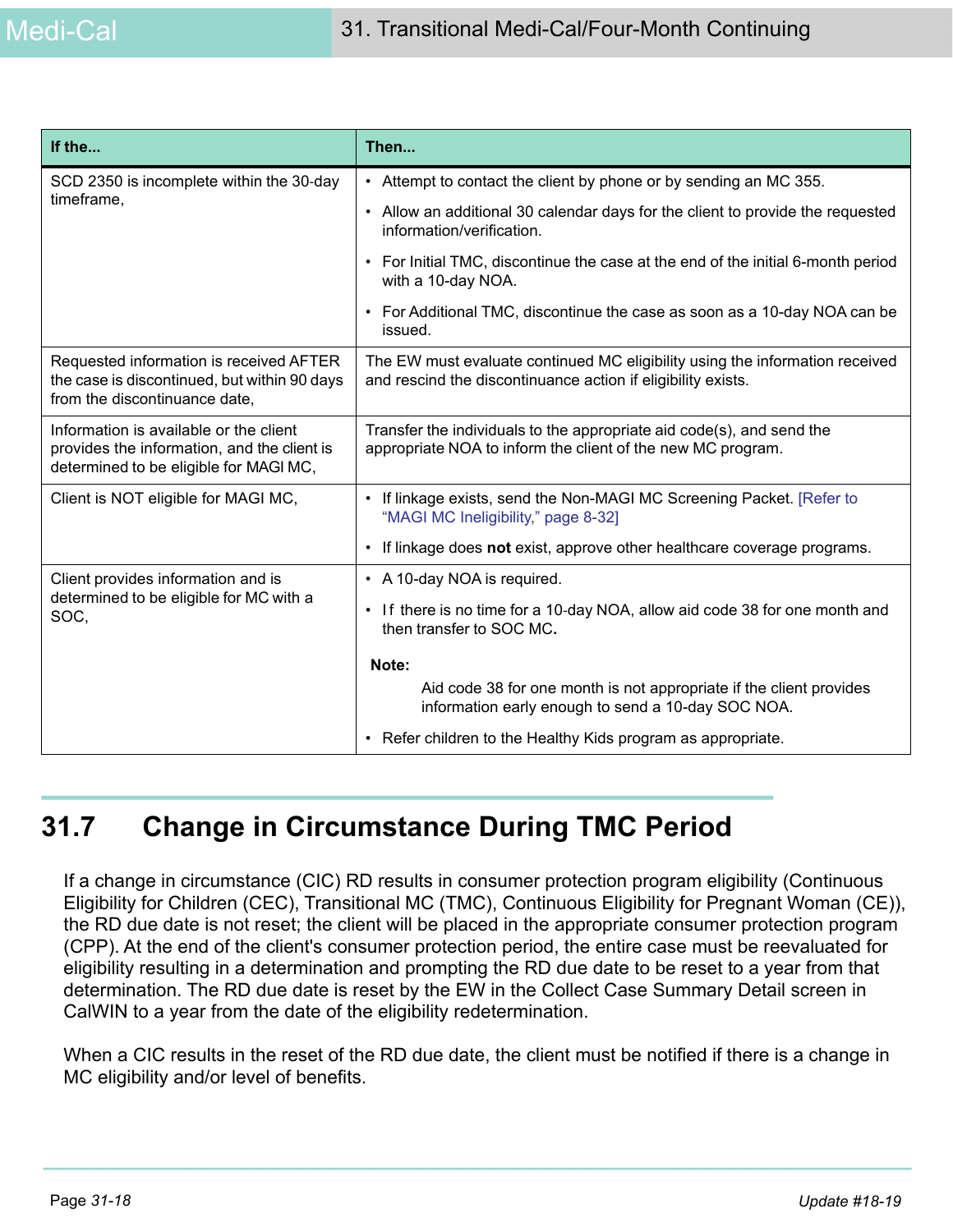# **31.8 Aid Code after TMC Discontinuance**

Individuals being terminated from TMC will automatically convert to aid code 38 at MEDS Renewal in the last month of TMC unless:

- MC has been approved under another program before MEDS Renewal, or
- Ineligibility for MC has been determined. (The discontinuance must be received by MEDS before Renewal in order to prevent automatic conversion to aid code 38 by MEDS.)



**Note:** 

Individuals who were eligible for restricted TMC will be discontinued; they are not eligible for aid code 38 because they are not entitled to full-scope benefits.

# **31.9 Questions and Answers**

- **Question 1:** Is the family eligible for TMC if they lose CW or PCMC due to approval or increase of State Disability Insurance (SDI) or Temporary Worker's Compensation?
- **Answer 1:** No. Only an increase in earnings from employment can make the family eligible for TMC.
- **Question 2:** For Additional TMC (59/5T), do we include family members who are not receiving TMC but are receiving MC in another program in the family size for the 185% FPL test?
- **Answer 2:** Yes. The family size includes everyone who is a family member in the household if they are receiving TMC or other MC except individuals who are PA/Other PA. Their earned income is counted and they are included in the family size for the 185% FPL test.
- **Question 3:** Can an employed parent who returns home be added during the Initial TMC period? Will his/her income count toward the family?
- **Answer 3:** Yes. The parent MUST be added to the CalWIN case. If he/she chooses to be added, his/her income must be entered but will **not** count during the initial TMC period. Once added, he/she may **not** be excluded until TMC eligibility ends.
- **Question 4:** Can an 18-year-old child who returns home, but is not enrolled in school, be added to the TMC case?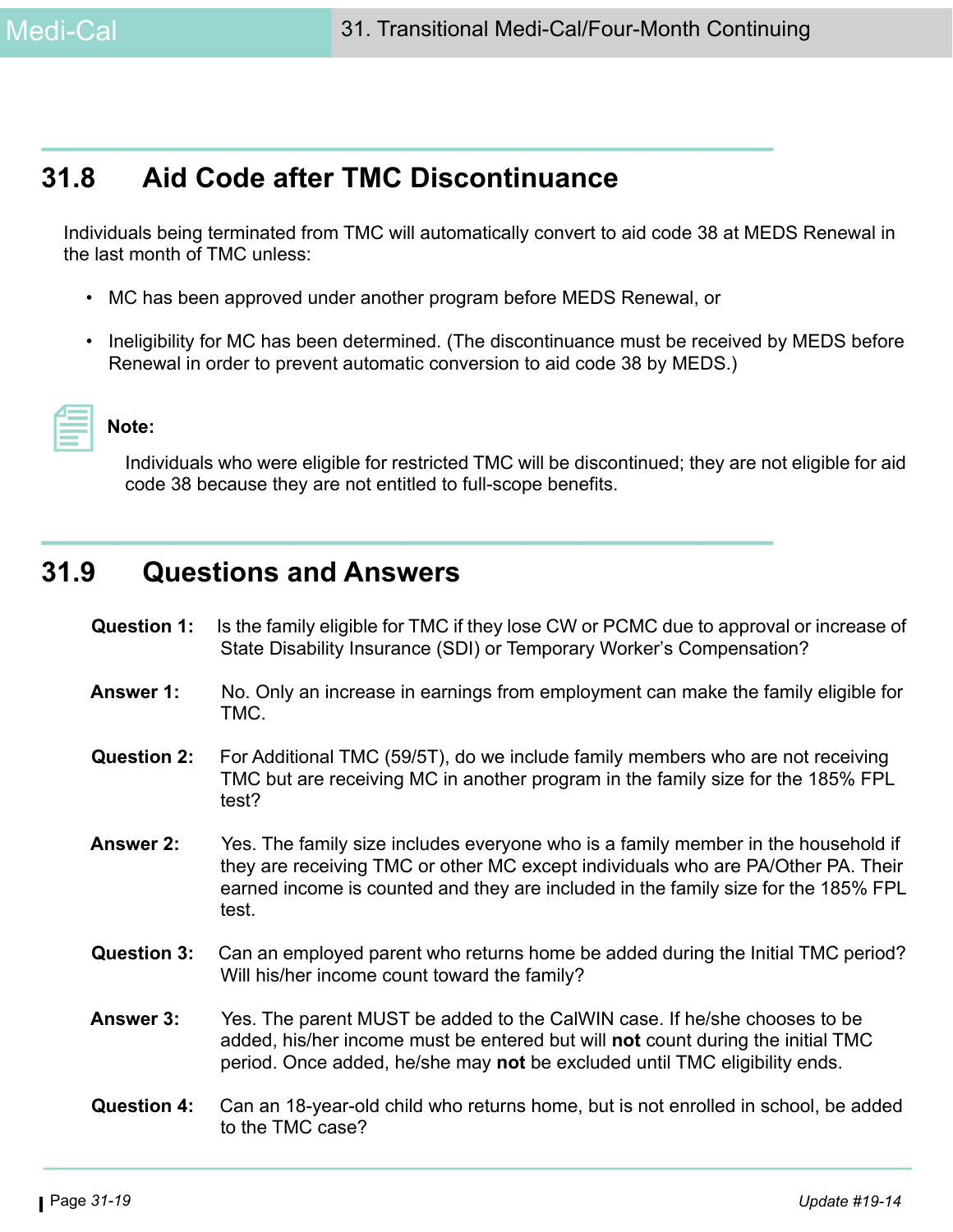| <b>Answer 4:</b>   | No, unless he/she was in the home and had met the definition of a child at the time<br>the TMC began.                                 |
|--------------------|---------------------------------------------------------------------------------------------------------------------------------------|
| <b>Question 5:</b> | If the family has excess property at the time or during the TMC period, is the family<br>still eligible for TMC?                      |
| Answer 5:          | Yes. There is no property limit/requirements for the TMC program.                                                                     |
| <b>Question 6:</b> | Is there a limit to the amount of child care expenses which are necessary for the<br>employment of the parents or spouse of a parent? |
| Answer 6:          | No.                                                                                                                                   |

# **31.10 Four-Month Continuing**

The Four-Month Continuing program provides four months of zero SOC MC for individuals who are discontinued from CW, parent/caretaker relative MAGI MC, and child MAGI MC aid codes due to the collection of or increased collection of child/spousal support.

When an individual is discontinued from CW due to the collection of or increased collection of child/spousal support, he/she must first be evaluated for MAGI MC before a Four-Month Continuing evaluation can be completed. If there is no tax filing household information available, the EW must contact the client to collect this information.

Four-Month Continuing eligibility may also exist when the increase in child/spousal support alone is not enough to terminate the family from CW, but the increase, when combined with another circumstance, would be enough to cause ineligibility.

# **Example:**

A CW family receives \$325 in countable child support. In the next month, the countable support increases to \$650 and at the same time one of the older children leaves the home. The family becomes ineligible for CW. The Four-Month Continuing benefits is granted because the increase in child support collection was not enough in of itself (wholly) to cause ineligibility, but when combined (in part) with one of the children leaving the home, the family lost eligibility for CW.

# **31.10.1 Qualifying Criteria**

Individuals discontinued from CW are eligible for four (4) consecutive months of zero SOC MC benefits if both: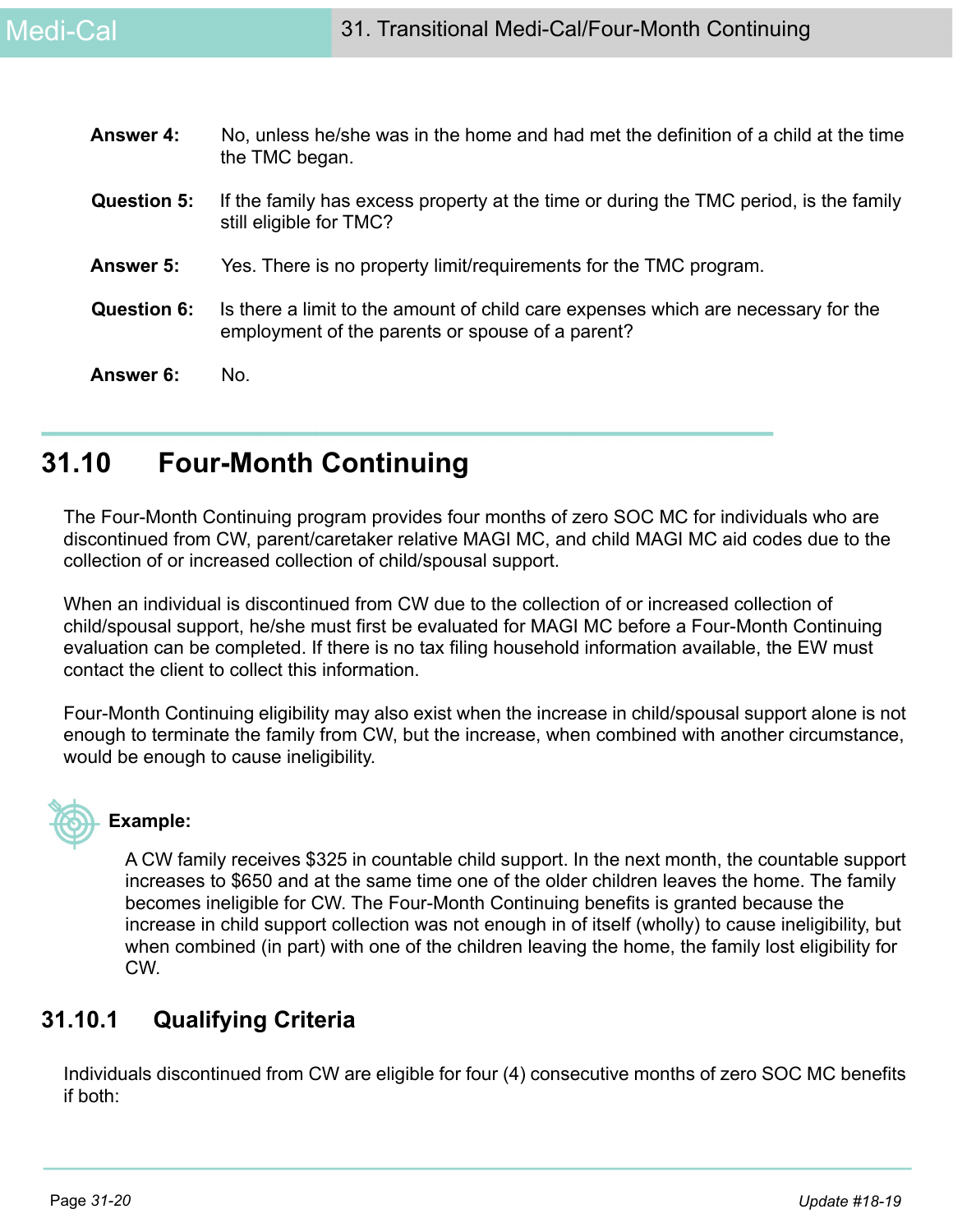- The discontinuance is due in whole, or in part, to the receipt/collection of the increased receipt/collection of child/spousal support, AND
- Clients received CW/PCMC, or were eligible to receive CW/PCMC in at least 3 of the 6 months immediately before the month they became ineligible for CW/PCMC. (The months do not need to be consecutive.)

# **31.10.2 Period of Eligibility**

The beginning date of Four-Month Continuing eligibility is the month immediately following the month in which the family became ineligible for CW/PCMC regardless of the actual date of discontinuance.

After discontinuing CW/PCMC, establish MC benefits under aid code 54/5W depending on how many months of Four-Month Continuing eligibility are remaining. The appropriate termination date must be sent to MEDS.

An RD due date must correspond with the 3rd month of aid code 54/5W eligibility. Before the end of the fourth month, the continuing EW must redetermine ongoing MC eligibility following the ex parte process.



### **Example:**

Mrs. Lyon and her two children have been receiving CW for the last two years. The District Attorney's Office has finally had Mr. Lyon's paycheck garnished, and the amount they will collect, plus Mrs. Lyon's other income, will make the family ineligible for CW. She reports this timely and her CW is discontinued 3/31. The family will be on Four-Month Continuing MC (aid code 54) from 4/1 through 7/31. The ex parte process must be completed in June.

[Refer to Chapter 31, Section 31.6 "CEC after TMC," page-16] for required ex parte timeframes and needed actions.

Individuals are established on aid code 54/5W and are:

- Eligible for zero SOC MC for four consecutive months regardless of whether other eligibility requirements are met.
- Not required to submit status reports, or complete RDs.



#### **Note:**

Reevaluate for Four-Month Continuing (54/5W) for any month the family received zero SOC MC under aid code 38 or a CW overpayment from the month the family became ineligible for CW.